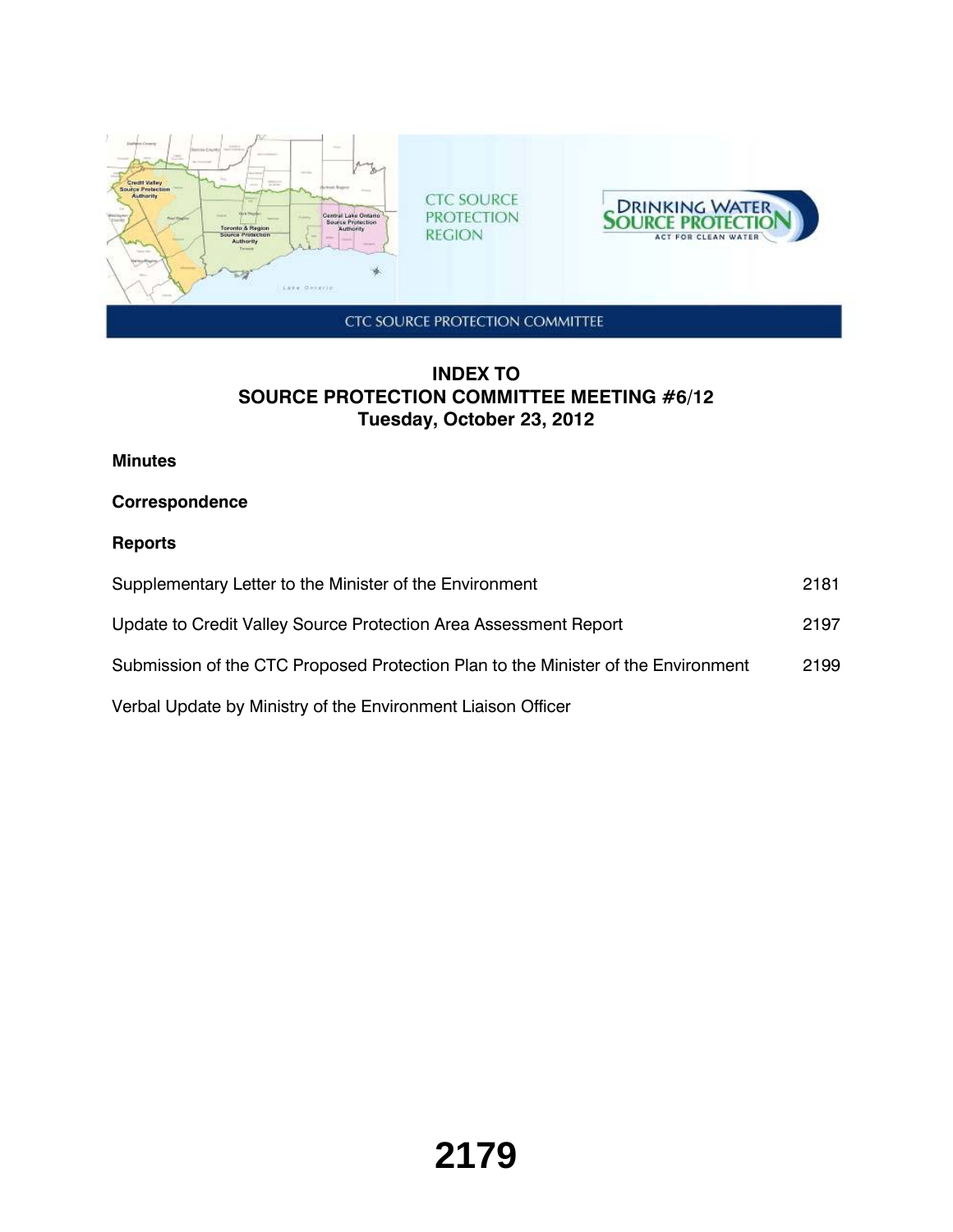#### **MEETING OF THE SOURCE PROTECTION COMMITTEE #6/12 October 23, 2012**

**The Source Protection Committee Meeting #6/12, was held at Black Creek Pioneer Village, North Theatre, on Tuesday, October 23, 2012. The Chair Susan Self, called the meeting to order at 10:00 a.m.**

#### **PRESENT**

Andrea Bourrie New York and Search Andrea Bourrie Member New York and Search Andrea Bourrie Member New York and Doug Brown Nember and Contract the Contract of the Contract of the Member and Member and Member and Member and Member Wendy Burgess **Member** Member and Structure and Structure and Structure and Member and Member and Member and Member Bob Burnside National According to the Member of the Member of the Member of the Member of the Member of the Member Michael D'Andrea Member (1999) and the state of the state of the Member (1999) and the Member (1999) and the Member **Louise Foster** Member Member Member Member Member Member Member Member Member Member Member Member Member Member Member  $\sim$  Member  $\sim$  Member  $\sim$  Member  $\sim$  Member  $\sim$  Member  $\sim$  Member  $\sim$  Member  $\sim$  Member  $\sim$  Michael Garrett **Member** Member Member Member Member Member Member Member Member Member Member Member Member Member Member  $\mathcal{M}$ Jessica Ginsburg Member (1999) and the state of the state of the state of the Member (1999) and the Member (19 Robert Goodings **Member** Member and American Control of the Member and American Control of the Member and American Control of the Member and American Control of the Member and American Control of the Member and American Co Don Goodyear Member and Controllering the Controllering of the Member and Member and Member and Member and Member Irv Harrell **Member** and the state of the state of the state of the state of the Member David Kentner Member Member Member Member Member Member Member Member Member Member Member Member Member Member Heather Laidlaw Member Lynne Moore Moore and the Member of the Member of the Member of the Member of the Member of the Member of the Member John Presta Member (1999) and the state of the state of the state of the state of the Member (1999) and the state of the state of the state of the state of the state of the state of the state of the state of the state of t Fred Ruf Nember and The Communication of the Communication of the Member of the Member Mark Schiller Mark Schiller Member (Mark Schiller Member 1999) and the Member of the Member of the Member of the Member of the Member of the Member of the Member of the Member of the Member of the Member of the Member of t Susan Self Chair Chair Chair Chair Chair Chair Chair Chair Chair Chair Chair Chair Chair Chair Chair Chair Chair **Clare Mitchell Moe, Liaison** MOE, Liaison Deb Martin-Downs **CA, Liaison** 

#### **PROXY GIVEN**

#### **ABSENT**

Norine Schofield **MOH, Liaison** MOH, Liaison Juli Abouchar Member Peter Miasek Member Member (1999) and the state of the state of the Member (1999) and the Member (1999) and the Member (1999) and the Member (1999) and the Member (1999) and the Member (1999) and the Member (1999) and the Howard Shapiro **Member Member** Member **Member Member Member Member Member** 

### **STAFF/ OBSERVERS**

Peter Orphanos **the Community Community** Community Community Community Community Community Community Community Community Community Community Community Community Community Community Community Community Community Community C

Beverley Thorpe Project Manager, CTC Source Water Protection Kathy Padgett **Planner I - Policy and Special Projects, TRCA** David Burnett **Planning & Development, TRCA** Chris Darling **Planning, CLOSPA** Colleen Ditner **Planning, CVSPA** Don Ford **Technical Lead, TRSPA** Kerry Mulchansingh Technical Lead, CVSPA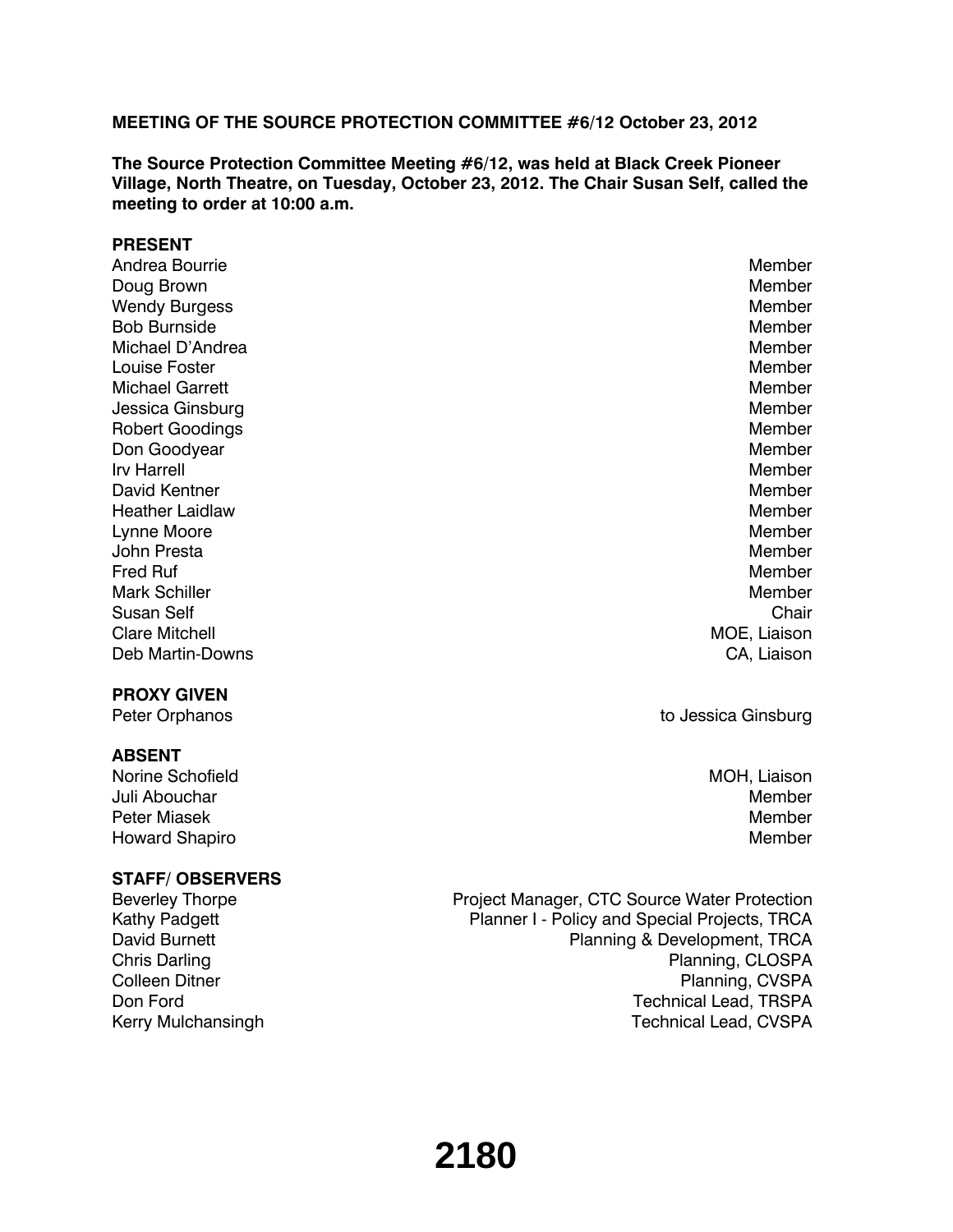# **SECTION II - ITEMS FOR COMMITTEE ACTION**

## **RES.#313/12 Supplementary Letter to the Minister of the Environment.**

CTC SPC approval of supplementary recommendations to Minister of the Environment that are beyond the scope of what can be included in the Source Protection Plan and Explanatory Document.

| Moved by:    | <b>Louise Foster</b> |
|--------------|----------------------|
| Seconded by: | <b>Fred Ruf</b>      |

**THAT the CTC SPC approves the supplementary recommendations found in Attachment 1;**

**AND FURTHER THAT the Chair be directed to send the letter (Attachment 1) and supplementary recommendations as approved, to Minister for his consideration when approving the CTC Source Protection Plan and in determining future improvements to the source protection program.**

### **CARRIED**

### **BACKGROUND**

Following the approval of the Proposed Source Protection Plan policies by the CTC SPC at Meeting #5/12 held on August 14, 2012, staff prepared and distributed a first draft of the supplementary recommendations to be sent to the Minister of the Environment. This draft was sent to SPC members on August 21, 2012 with a request for comments to be sent by September 28, 2012 in order that the final draft could be brought forward for CTC SPC approval at meeting #6/12 to be held October 23, 2012. It is intended that the approved supplementary recommendations be sent to the Minister as soon as possible following submission of the Proposed Source Protection Plan to the Minister jointly by the three Source Protection Authorities.

During the development of the source protection plan policies, Ministry of the Environment staff have advised that matters which are considered "out of scope" for inclusion in the Plan or Explanatory Document, may be brought to the Minister's attention through a "supplementary" letter. The content of policies and the documents required pursuant to the *Clean Water Act, 2006* and associated regulations is very prescribed. The supplementary letter to the minister provides the SPC to raise any matters which they wish to bring forward.

The CTC SPC has already written to the Minister previously regarding Lake Ontario policies (reference Agenda Item 4.2 from Meeting #5/12). A reply was received from Maryanne Covelli, then Director of the Source Protection Programs Branch (reference Agenda Item 4.5 from Meeting #5/12). In reviewing comments and approving the policies, the SPC directed staff to keep some of the "out of scope" policies in the plan and also deal with the concern again in the correspondence to the Minister.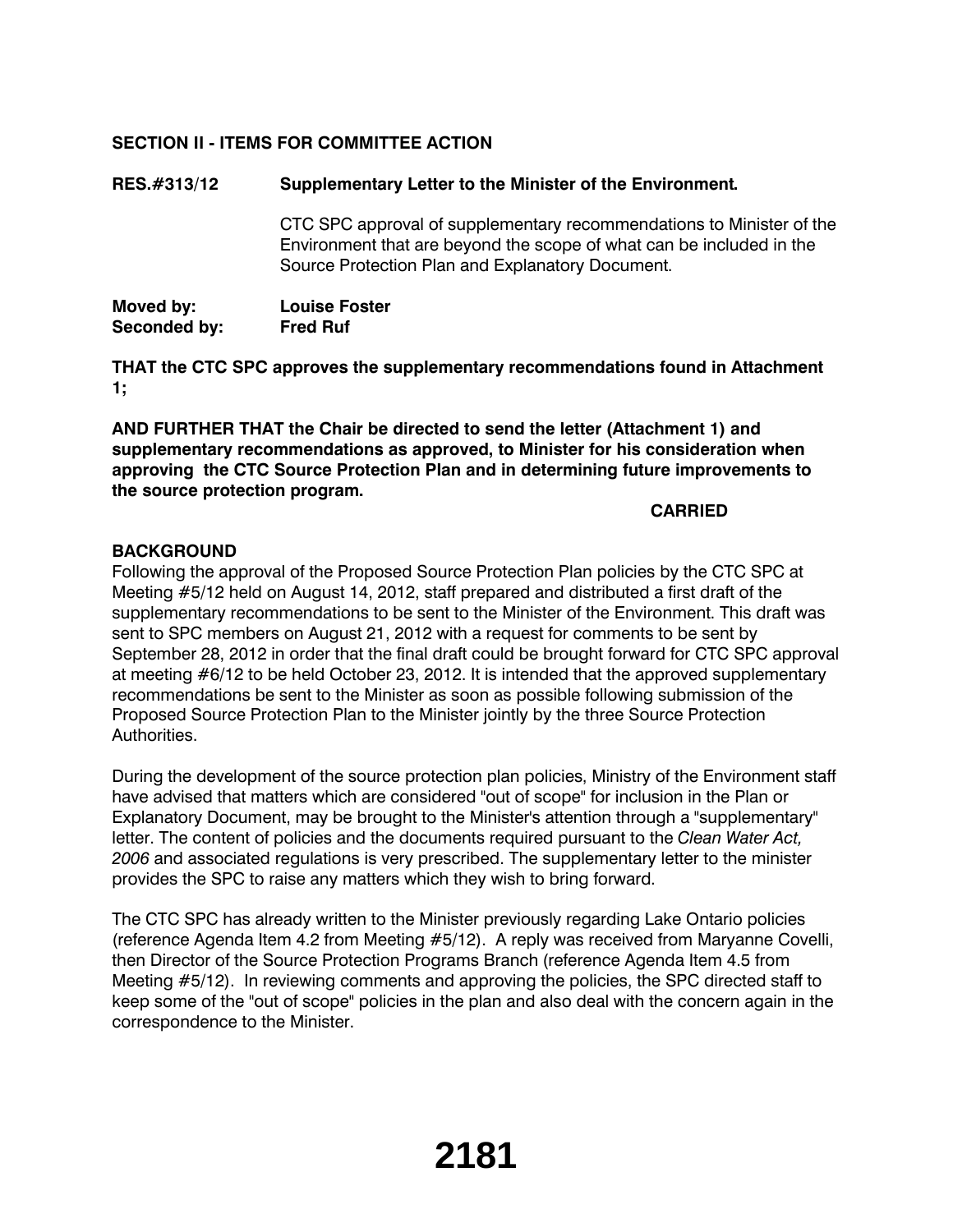## **Supplementary Recommendations and Cover Letter**

The matters raised in the supplementary recommendations were prepared by staff based on notes and discussions with the CTC SPC during the preparation of and consultation on source protection plan policies. The main changes from the first draft are the inclusion of the Lake Ontario items and editing to more clearly set out recommendations (shown in bold) for each matter raised. Comments were received from SPC members Bob Burnside, Doug Brown, David Kentner, Jessica Ginsburg and Lynne Moore. In the case of the latter three members, an additional item and /or recommendation has been added based on input from each and shown highlighted in Attachment 1 to facilitate review and decision on inclusion by the CTC SPC.

The revised draft and covering letter has been reviewed by Chair Self.

#### **Next Steps**

Staff will make any revisions as directed by the CTC SPC and provide the final letter and supplementary recommendations to Chair Self for final approval, signature and transmission to the Minister of the Environment as soon as possible. CTC SPC members will receive a copy as sent.

**Report prepared by: Beverley Thorpe, extension 5577 Emails: bthorpe@trca.on.ca For Information contact: Beverley Thorpe, extension 5577 Emails: bthorpe@trca.on.ca Date: October 15, 2012 Attachments: 1**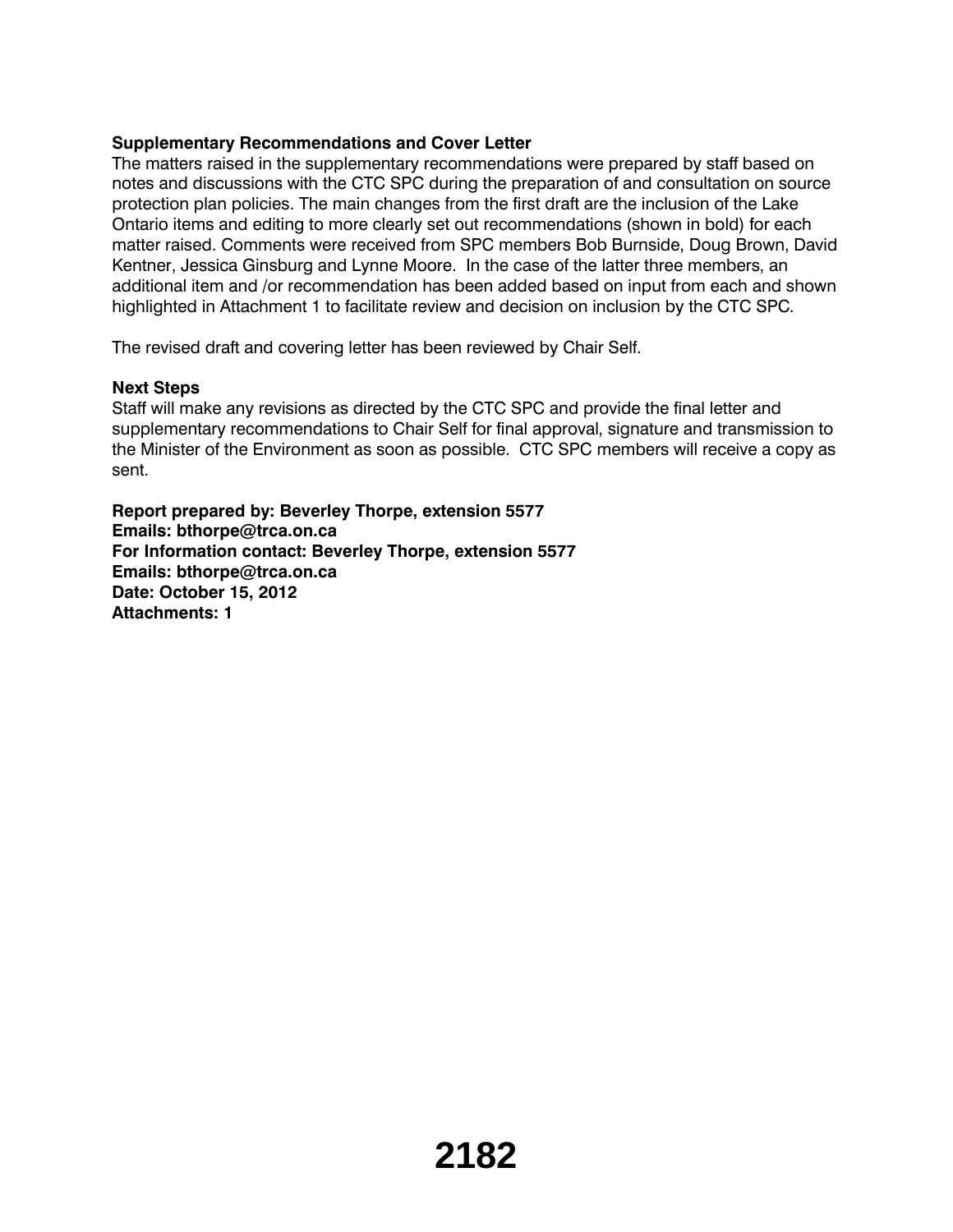#### **Attachment: 1**

November 7, 2012

The Hon. Jim Bradley Minister of the Environment  $11^{^{th}}$  Floor, Ferguson Block 77 Wellesley Street West Toronto, Ontario, M7A 2T5

Dear Mr. Bradley:

I am writing as Chair on behalf of the CTC (Credit Valley, Toronto Region and Central Lake Ontario) Source Protection Committee (SPC) to provide you with the recommendations and advice of our Source Protection Committee which are supplementary to the proposed source protection plan policies. The CTC SPC at their Meeting#5/12 held on October 23, 2012 directed by Resolution #313/12 that this letter and Attachment be sent. The CTC Source Protection Plan covering our three source protection areas has been submitted to you jointly by the Credit Valley, Toronto and Region and Central Lake Ontario Source Protection Authorities for your approval.

The Attachment enclosed with this letter sets out a number of concerns and makes recommendations which the CTC SPC encourages you to consider in both your review and approval of our Source Protection Plan and also in determining how to improve the source water protection process through implementation and future program improvements.

The members and myself have spent the last five years learning about the source water protection opportunities and challenges in our region. We consulted extensively with municipal and economic sector representatives and landowners. We have also been very fortunate in having as some of our municipal committee members, senior municipal staff who have direct responsibility for water in the Regions of Peel, York and Durham and the City of Toronto who have shared their knowledge and expertise. The capacity and challenges to protect municipal drinking water in the CTC Source Protection Region are extremely varied. In addition the CTC Source Protection Region is covered in part by a number of other special area planning requirements: the Oak Ridges Moraine Conservation Plan, the Niagara Escarpment Plan, the Greenbelt Plan and Places to Grow Act.

In the southern portion bordering Lake Ontario we have the greatest population concentration in the province with large, sophisticated single tier and regional governments responsible for provision of water from Lake Ontario. In the northwest corner we have lower tier municipalities with small population and tax base that provide municipal water relying solely on wells. In some of these areas significant water quantity stress has been identified that affects the potential for servicing increased demand. And in the areas between, we have regional governments supplying water sourced from groundwater or a blended supply of water from wells and Lake Ontario.

Our SPC has been very active in reviewing and understanding the technical information and using this knowledge in recommending the policies and tools which we think are best suited to ensuring that existing and future activities cease to be or do not become significant drinking water threats. In the

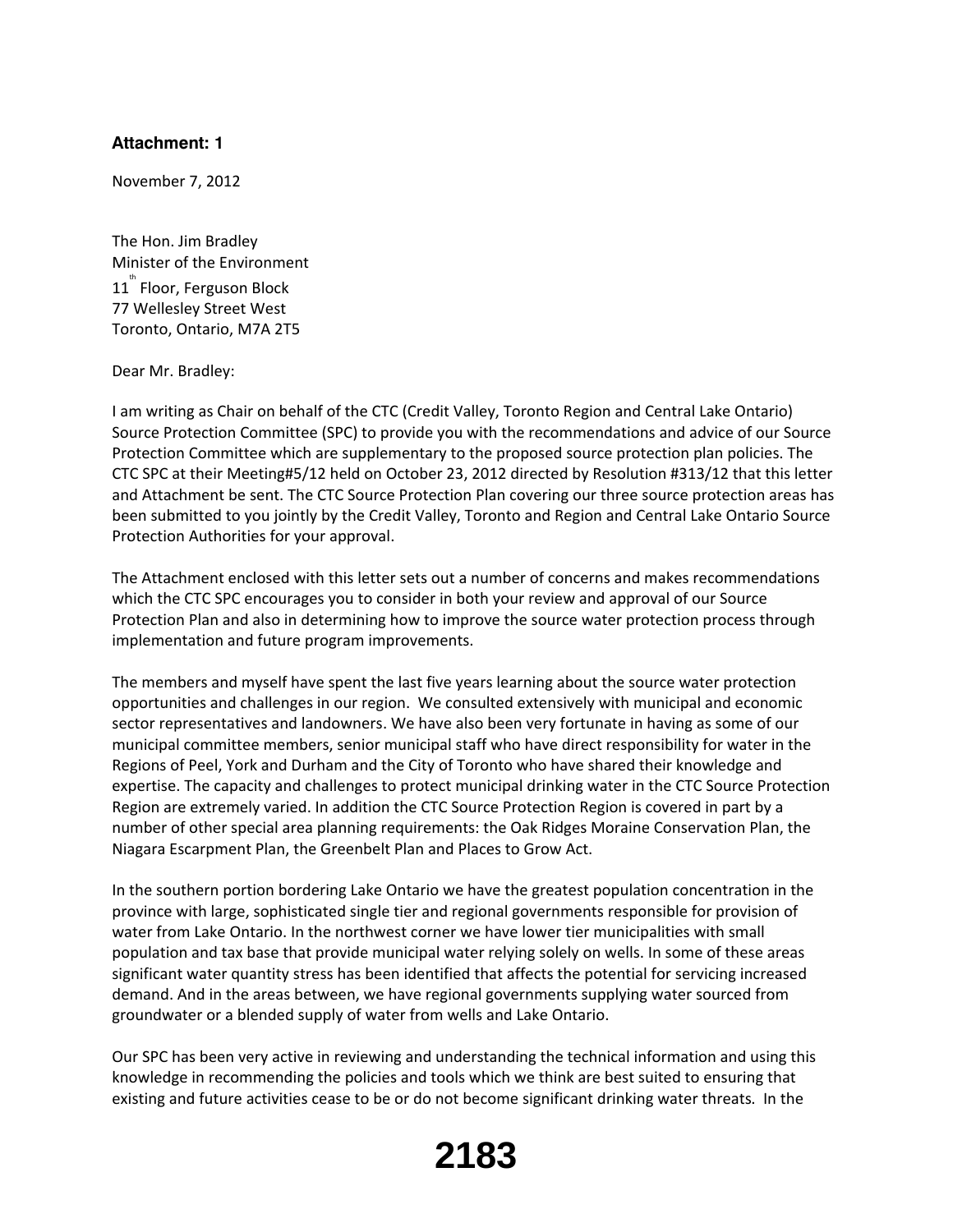course of this work, we have found that the requirements of the *Clean Water Act, 2006* , associated regulations and technical rules do not always provide the flexibility to address the threats in our region. This is particularly the case with developing policies governing activities that pose drinking water threats in Lake Ontario, which is the single most important source of water in terms of the population served in Ontario. We have also found that there are and will be challenges to protecting groundwater where the Well-Head Protection Areas and Local Areas (related to water quantity stress) cross municipal and/or adjacent source protection region boundaries.

I trust that you and your staff will give careful consideration to both the Proposed Source Protection Plan and the recommendations in this Attachment. I would like to thank you for your attention to this matter and ongoing support from your staff in the development of source water protection plans. If you have any questions or concerns with these comments, please contact myself.

Yours respectfully,

Susan Self Chair, CTC Source Protection Committee

### Attachment

cc: CTC SPC Members

Lake Ontario Collaborative SPC Chairs and Project Managers Gerri Lynn O'Connor, Chair, Toronto and Region Source Protection Authority Pat Mullin, Chair, Credit Valley Source Protection Authority Pat Perkins, Chair, Central Lake Ontario Source Protection Authority Ling Mark, Director Source Protection Programs Branch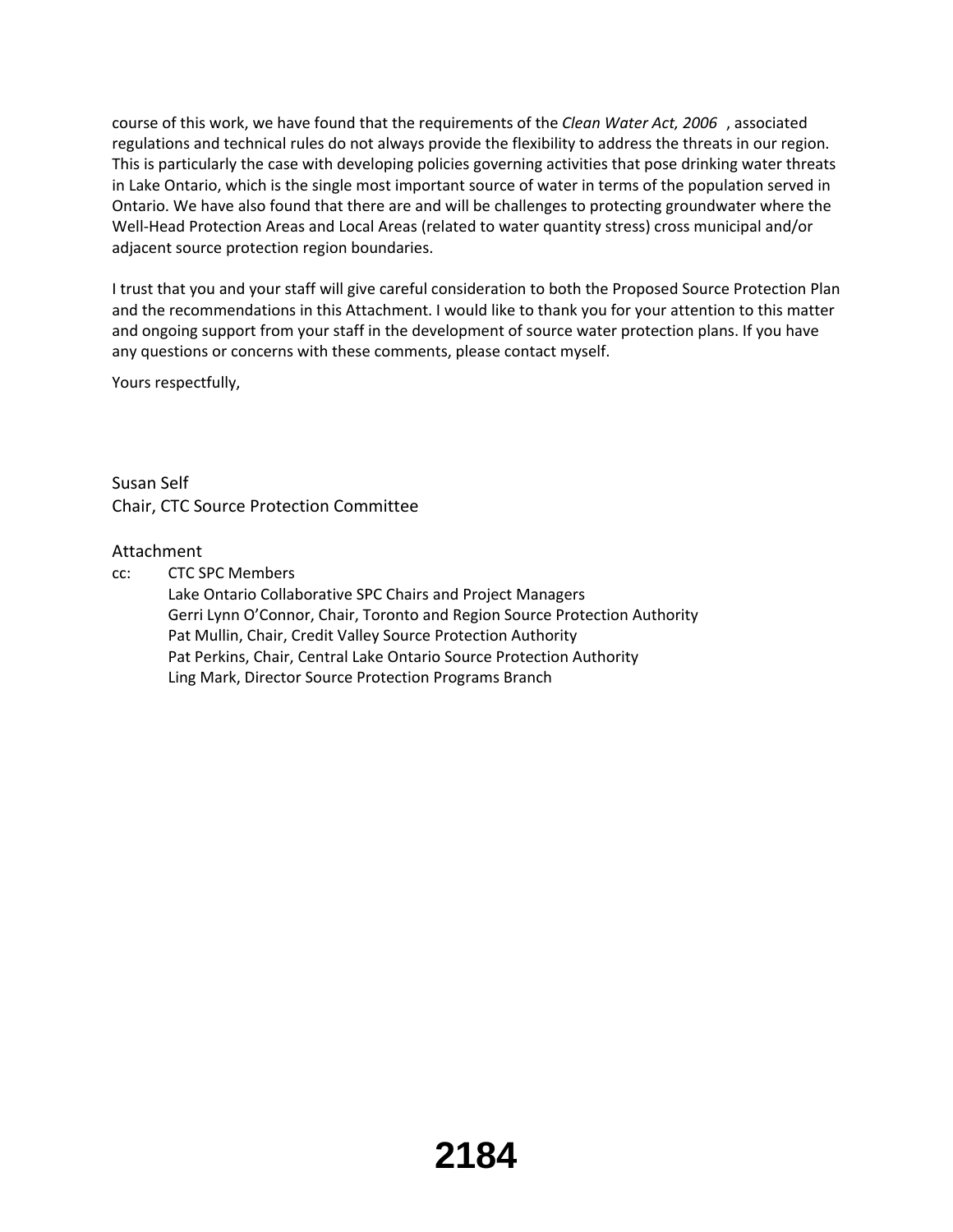#### **Attachment**

#### *Supplementary Information and Recommendations from the CTC SPC*

*to the Proposed Source Protection Plan for the CTC Source Protection Region, Submitted October 22, 2012*

#### **Purpose**

This Attachment has been prepared by the CTC Source Protection Committee (SPC) to provide additional information and recommendations to supplement the Proposed Source Protection Plan. The Plan is being submitted October 22, 2012 jointly from the Chairs of the Toronto and Region, Credit Valley and Central Lake Ontario Source Protection Authorities to the Minister of the Environment for approval pursuant to the requirements of the *Clean Water Act, 2006* (the Act). The matters included in this Attachment are beyond the scope of the allowed content in a Source Protection Plan and Explanatory Document as prescribed under the Act and regulations. The CTC SPC encourages the Minister and staff to consider these matters in the review and approval of the Proposed Source Protection Plan and in determining future improvements to the development and implementation of the source water protection program.

#### 1) **Lake Ontario Policies**

Through the consultation process on the draft policies, Ministry of the Environment staff has advised that a number of the proposed policies are considered to be "out of scope" for inclusion in a Source Protection Plan based on the Act and its regulations. These "out of scope" policies however have been identified as actions that are critical to achieving the objective of protecting Lake Ontario as a source of municipal drinking water. Accordingly, the CTC SPC chose to include these policies in the Proposed Plan to ensure that they are given serious consideration and if necessary that the Ministry determines how they could be implemented outside of the Act or amends the legislation or regulation so that they become "in scope".

**The CTC SPC requests that the Ministry of the Environment considers future amendments to the** *Clean Water Act* **and regulations such that source protection plans could include a broader range of policies and measures necessary to protect the Great Lakes which are the single most important source of municipal drinking water in Ontario. The MOE shall include a thorough consultative process to determine policies which meet the objective of balancing the environmental, economic and technical needs of stakeholders.**

The Lake Ontario policy recommendations that follow focus largely on the nearshore zone of Lake Ontario from the shoreline to approximately five kilometers offshore. The drinking water intakes along the north shore of Lake Ontario are all located within this zone which represents the primary source of drinking water for the majority of Ontario's population. The nearshore zone continues receive the discharge of contaminants from activities associated with urban, industrial and agricultural uses. These lands nearest Lake Ontario are also experiencing high levels of urban growth.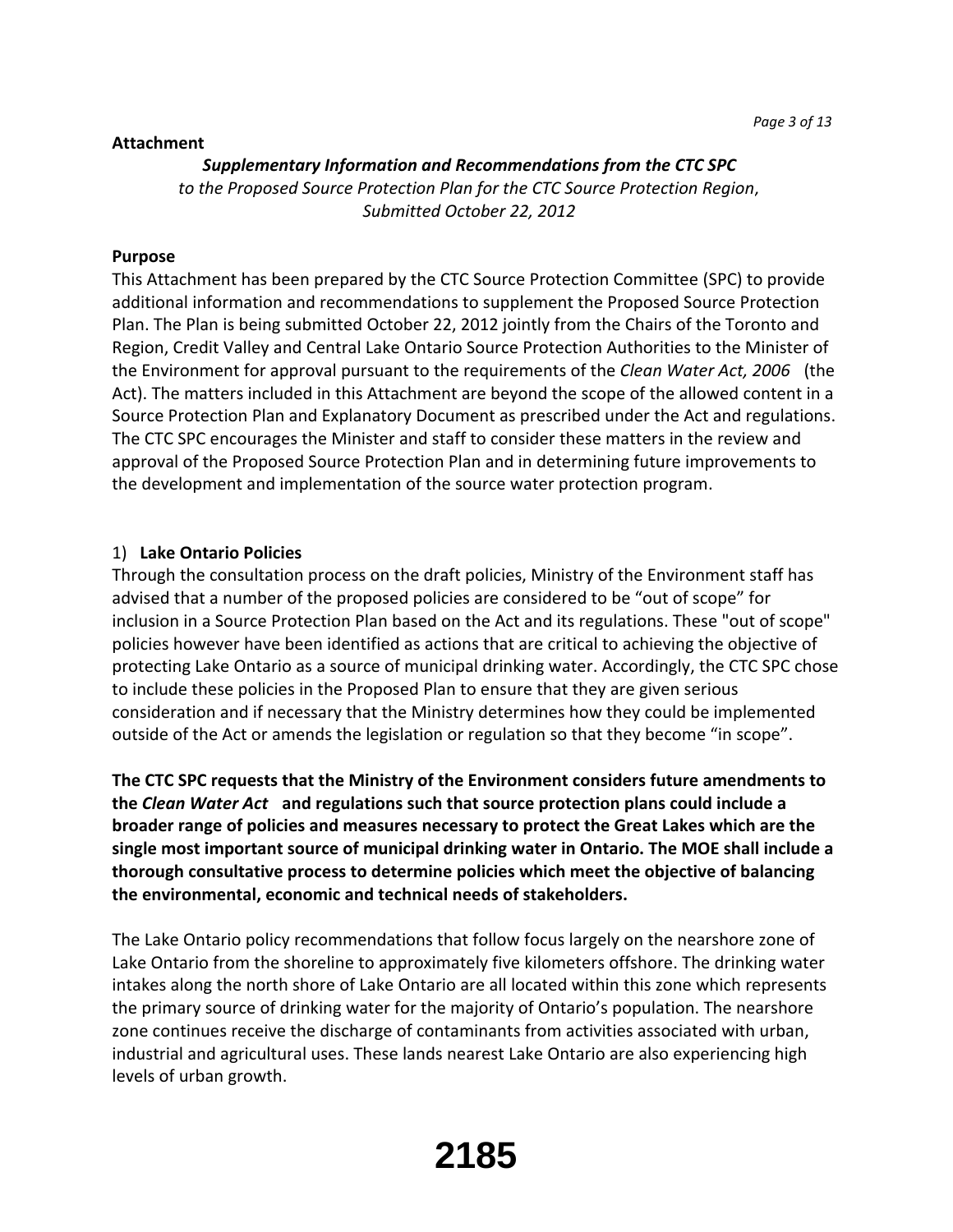Based on identified threats, the CTC SPC is of the opinion that the proposed policies in the Source Protection Plan should be implemented to ensure that the activity ceases to be or does not become a significant drinking water threat. Recognizing that the significant threats identified are associated with potential spills from existing, critical industrial and municipal activities, the CTC SPC chose risk management rather than prohibition as the preferred approach. The threat activities identified are related to spills, not normal operation of the facilities. A critical element of the risk management activity following a spill is to know where the spill is going. The predictive modeling and in‐line lake current monitors which are proposed would provide essential information that is needed for spill responders to take actions to ensure the threat ceases to be significant.

### a) *Lake Ontario Modelling*

When the Act and regulations were initially introduced, the Great Lakes were not considered as at risk drinking water sources. The CTC municipalities who were part of the Lake Ontario Collaborative and CTC staff lobbied successfully to have the provisions amended to provide the opportunity to assess threats to drinking water systems sourced from Lake Ontario. Only through the spills modelling approach can a significant drinking water threat be identified to drinking water sourced in Lake Ontario. Due to the late inclusion of this provision, a full characterization of potential drinking water threats in the CTC for Lake Ontario based sources was not possible. Additional technical work is required. Further, for this work to be meaningful, it must be conducted on a broader scale than is possible at the municipal or source protection region level. The Lake Ontario Collaborative is a successful model of how the wider scale technical issues can be addressed by a group of municipalities, source protection authorities and technical experts from provincial and federal agencies. The one time technical studies funding provided by the Ministry of the Environment enabled the Lake Ontario Collaborative (LOC) to undertake meaningful work but that funding is now at an end which curtails the ongoing oversight and assessment of threats to Lake Ontario drinking water sources.

In addition, a centralized authority needs to maintain hydrodynamic modeling and other tools needed to forecast time of travel (from threat to intake), extent (duration), and estimated peak concentration (organism density, activity) at each potentially affected municipal water treatment plant intake. The MOE is the logical candidate to lead this modelling and ensure consistent application. The tool and results should be available to LOC member municipalities and responsible authorities for other threats to assist them in fulfilling their responsibilities. This on‐going maintenance is also critical to ensuring that effective spill notification protocols are in place.

**The CTC SPC recommends that the Ministry of the Environment, in consultation with Environment Canada and the Source Protection Authority maintain and further develop the 3‐D Hydrodynamic Circulation Model and in‐lake monitoring capacity with particular focus on the near shore of Lake Ontario to determine which activities (existing or future) pose significant drinking water threats and to ensure such threat activities cease to be or do not become significant drinking water threats.**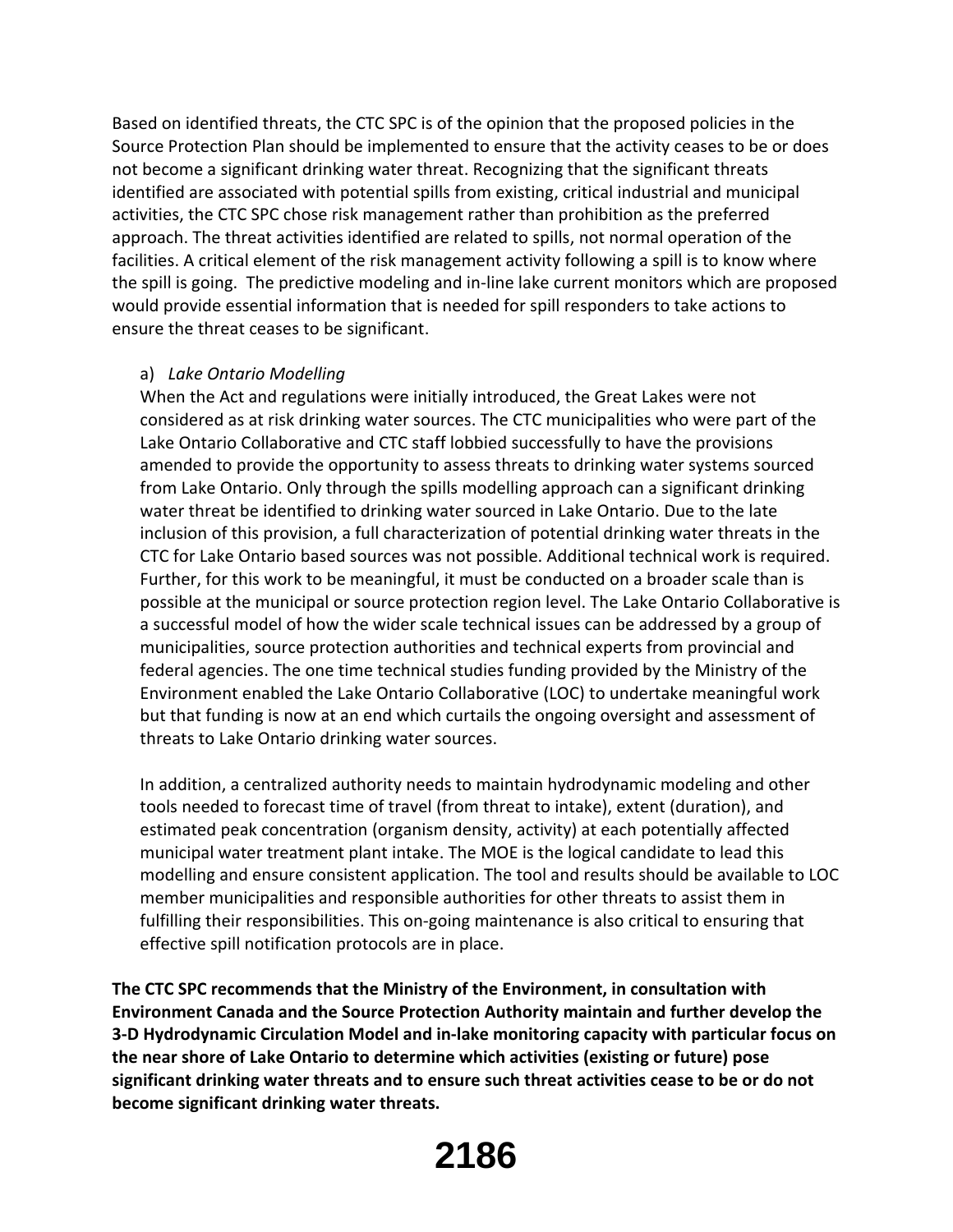## b) *Pathogen Research*

The SPC strongly believes that further investigations are needed to understand risks to drinking water associated with pathogens in source water such as *Giardia, Cryptosporidium* and viruses. Wide‐spread outbreaks of human disease associated with these pathogens in municipal drinking water have occurred in North America, including in other Great Lake areas. In response to a major incident in Milwaukee involving a large number of people who died or became ill because of *Cryptosporidium* in municipal drinking water, the US federal government required mandatory assessment by municipalities of source water to determine the incidence of these pathogens. Based on the assessment of risk, municipalities are required to implement specific measures to reduce the risk based on the source water characteristics.

# **The CTC SPC recommends that the Ministry of the Environment, in consultation with Health Canada provide technical and financial support to the Lake Ontario Collaborative member municipalities to undertake a pathogen (not limited to E. coli) risk assessment.**

## c) *Risk Assessment of Facilities Crossing Tributaries*

Through the spill scenario modelling approach to identify activities that could be drinking water threats, municipal and source protection authority staff became aware of a large number of pipe infrastructure (product pipelines, sanitary sewers) carrying large volumes of contaminants that would pose a threat to drinking water intakes in Lake Ontario if there were spills at tributary crossings. Most of this infrastructure is several decades old. Recently there have been instances of significant spills as a result of sewer breaks in the CTC and petroleum product pipelines elsewhere in North America. In addition, due to the increasing occurrence of localized intense storms and continuing urbanization upstream, a number of stream channels near Lake Ontario have been subject to erosion and change in channel location reducing cover over the pipes buried many years before in or adjacent to the channel. This results in the pipes becoming at greater risk for rupture.

**The CTC SPC recommends that the Ministry of the Environment compile an inventory of all pipe facilities which cross tributaries draining into Lake Ontario to further understand risks associated with pipe break scenarios and to provide information to Source Protection Authorities to update respective Assessment Reports and Source Protection Plans to ensure that policies are developed and implemented to ensure that any such activities cease to be or do not become significant drinking water threats**.

### 2) **Water Quantity Policies**

### a) *Background*

The CTC SPC has developed the first policies to address significant drinking water quantity stress. The first Tier 3 Water Budget in the province was completed for municipal well water supplies serving the Towns of Orangeville, Mono and the Township of Amaranth in the south part of Dufferin County. The wells are located in the Credit Valley Source Protection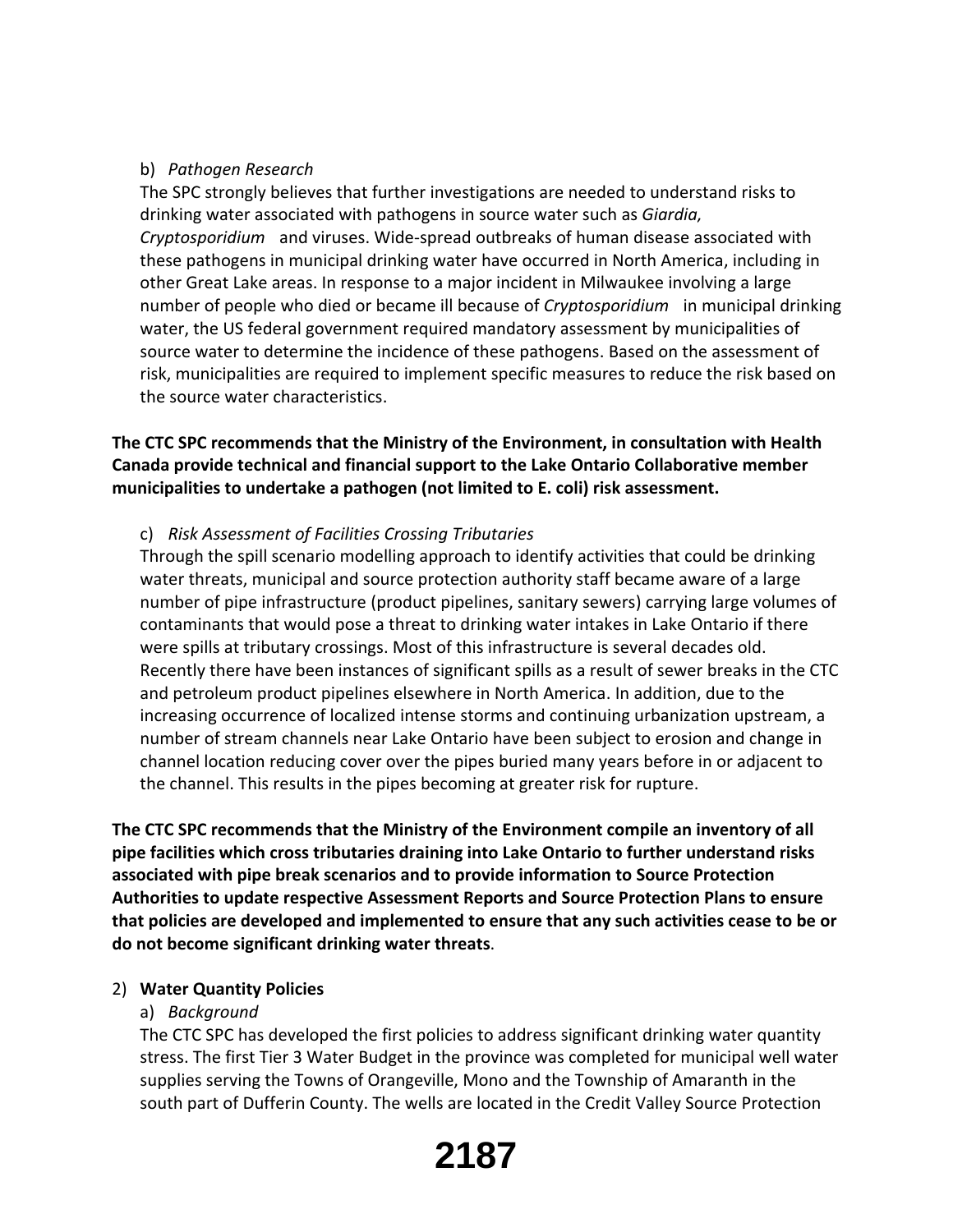Area (CTC Source Protection Region) but the vulnerable area extends into the Grand River Source Protection Area (Lake Erie Source Protection Region) and the Nottawasaga Source Protection Area (South Georgian Bay Lake Simcoe Source Protection Region). In addition to significant water quantity stress, some of these same wells serving the Town of Orangeville have sodium and chloride "Issues". The Issue Contributing Areas partly overlay the water quantity stress area, also extending into the Townships of Amaranth and East Garafraxa and the Grand River Source Protection Area.

CTC SPC members and staff have held numerous meetings with the adjacent source protection region committee members and staff, and elected officials and staff of the municipalities to discuss policies during the development of the Plan. The CTC has also flowed funding (from provincial transfer payments) to the Townships of Amaranth and East Garafraxa to hire a planning consultant to review and advise municipal staffs and councils during the development and review of policies. This support was to ensure that these municipalities had the capacity to participate. Some of these water quantity policies have proven particularly contentious for the Townships of Amaranth and East Garafraxa and to a lesser extent for the Town of Mono. These municipalities surrounding the Town of Orangeville have expressed concern that they will be required to implement policies that benefit Orangeville and not themselves. While many matters have been resolved, there are still outstanding matters which the Ministry the Environment will need to address.

- b) *Issues*
- 1. Implementation of the policies in this vulnerable area will require that Amaranth and East Garafraxa in particular implement policies that affect their planned development of vacant lands identified in their current Official Plans. In the Township of Amaranth portions of the vulnerable areas overlay lands which have been designated for industrial development.
- 2. Amaranth and East Garafraxa are not planning to provide municipal drinking water services in their future development areas beyond a proposed well in Amaranth to service a new residential subdivision which was part of an Ontario Municipal Board decision. A Class Environmental Assessment is underway for this water system and an application for a Permit to Take Water will be submitted once the EA has been completed. The other development (industrial or residential) in these municipalities within the vulnerable area would be serviced from private systems. Water demand from such private systems has not been factored into the current stress assessments in the Tier 3 Water Budget.
- 3. Orangeville had an increased population target assigned under the *Places to Grow Act* in their Official Plan which was not considered when the Tier 3 Water Budget water demand scenarios were assessed. Without additional water supplies and/or more aggressive water conservation strategies to lessen demand, it is not likely that additional demand from increased population and other new demands from industrial, commercial and institutional uses can be met with the existing water supplies. There is minimal reserve capacity or redundancy in the current well systems in Orangeville. The Tier 3 study predicted significant stresses in meeting the current and committed demand to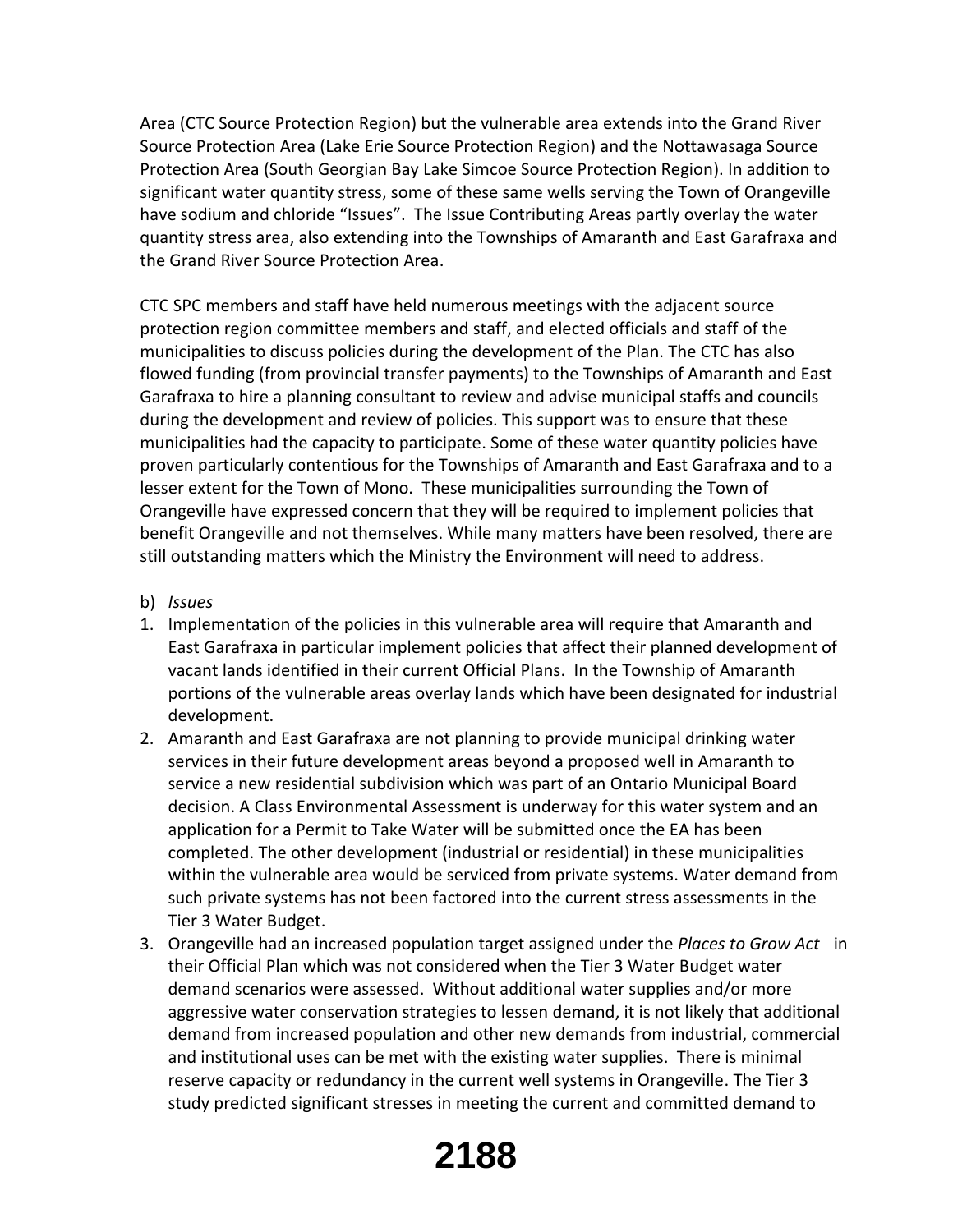build out to the previous Official Plan growth targets.

**The CTC SPC recommends that the provincial Ministries of Environment (Drinking Water Management and Operations Divisions), Municipal Affairs and Housing (the Planning Approval Authority for Dufferin County municipalities) and Infrastructure (Growth Secretariat) work together with the above municipalities to find mutually beneficial solutions to these challenges and to ensure protection of sustainable municipal drinking water supplies for the current and future residents and other users and to protect ecological resources in this area. The Proposed Policy DEM‐03 addresses this issue.**

# c) *Out of Scope Policies*

The CTC SPC also wants to bring to your attention two water quantity policies which have not been included in our Proposed Source Protection Plan which were deemed by your Ministry staff in their review of the draft policies as being "out of scope". The SPC is of the opinion that these two policies would provide protection to significant groundwater recharge areas which have been mapped as required under the Act but for which no policies can be proposed under the existing rules.

**The CTC SPC recommends that the Ministry considers how the intent of the following policies may be achieved through other means or in future source protection plan revisions.**

1. **Threat: An activity that reduces recharge to an aquifer Research: Change in Impervious Cover**

**Where funding has been made available, the responsible Conservation Authority shall assess the change in recharge from existing, approved and planned land uses within the Local Area A (the area identified as having significant water quantity stress) and provide this data to MOE for their update of the Tier 3 water budget model.**

2. **Threat: Moderate/Low Threat An activity that reduces recharge to an aquifer Land Use Planning: Planning Policy for Protecting Low and Moderate Threats In accordance with Provincial Policy Statement (2005) Sec. 2.2, Planning Approval Authorities shall protect, improve or restore ground water quality and quantity outside Tier 3 Water Budget Local Areas identified as having significant water quantity threats by implementing necessary restrictions on development and site alteration to: i) protect Significant Groundwater Recharge Areas;**

**ii) protect, improve, and restore vulnerable ground water, sensitive ground water features, and their hydrologic functions.**

**Where policy applies: SGRAs (outside of Local Area A)**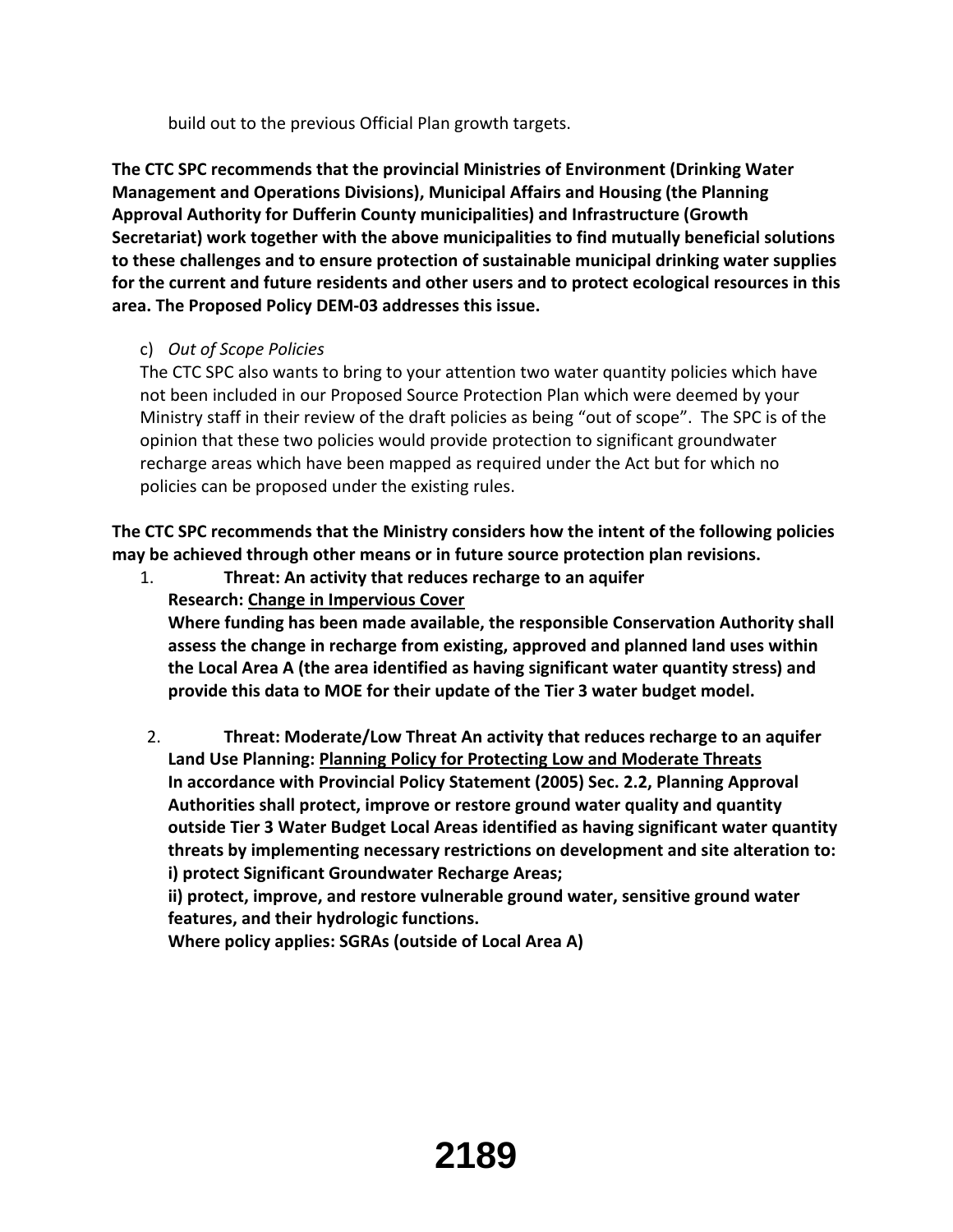## 3) **Water Quality Policies**

a) *Role of Provincial Ministries and Agencies in Protecting Source Water* The CTC SPC has been disappointed that a number of ministries and agencies, in particular staff of the Ministries of Transportation, Consumer Services and the Technical Standards Safety Authority and Agriculture, Food and Rural Affairs have commented that they are not prepared or able to implement a number of important policies contained in the Proposed Source Protection Plan. Despite participating in meetings to discuss these concerns, in the end there has been little willingness on the part of these bodies to take new action or modify existing programs to implement the proposed policies. It is our opinion that the provincial government through discussions amongst ministers has to address this gap and thus gain across government support for source protection. As a result of the gap, additional responsibilities have been added to the risk management official through some of our policies in order to meet our requirement to propose policies to address significant drinking water threats.

**The CTC SPC encourages the Minister and staff to discuss at the earliest possible date with other provincial ministries the actions that can and should be taken under other legislation to implement source water protection as it is recognized that it may take some time to reach resolutions that would provide SPCs with more options for assigning implementation responsibilities in future source protection plan revisions.**

## b) *Economic Costs and Benefits ‐ Who Pays? Who Benefits?*

Throughout our consultations with municipalities and affected property owners a common concern has been expressed about the costs of implementing source protection policies and who should pay for these costs.

The CTC SPC is well aware that the province is still determining what funding support will be provided to the source water protection program in the future to fund the Ontario Drinking Water Stewardship program and Source Protection Authorities to carry out their regulatory tasks including the support of source protection committees and other provincial support.

We would recommend that decisions should be made on multi‐year funding basis to provide both a clear signal of the province's commitment to municipalities and property owners and to permit Source Protection Authorities the ability to plan and retain the staff with the necessary experience and expertise required to ensure that the implementation phase of the program is successful. Provincial funding of the first round of Source Protection Plans has provided a solid basis for these policies.

**The CTC SPC recommends that the province commits funding on a multi‐year basis to Source Protection Authorities to enable successful implementation of Source Protection Plans and to meet their regulatory obligations to the source water protection program.**

Many of our municipalities have expressed concern about the costs to implement and comply with source protection policies. While the municipality responsible for the provision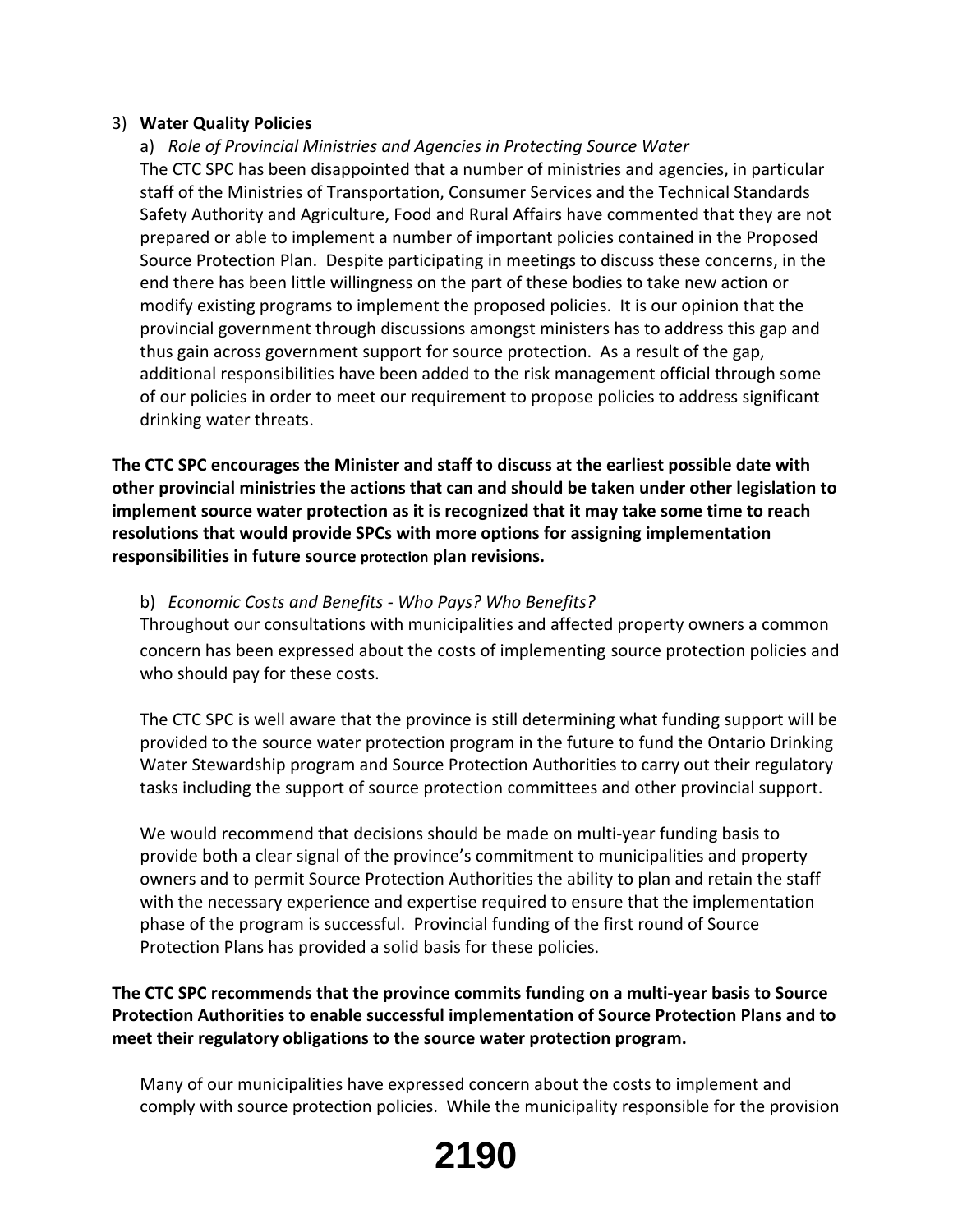of the municipal water system may recover costs for source water protection implementation and monitoring through municipal water rates, there is general reluctance for municipal councils to increase costs to their taxpayers. However, in a number of instances the municipalities that will need to implement policies are not those who are able to recover costs through municipal water rates. For example, the Town of Erin in the County of Wellington must implement policies to protect the Region of Halton's wells where the vulnerable areas extend into their municipality, but has no means to recover these costs from water users who are all located in Halton.

Likewise many of the property owners who will be required to comply with significant drinking water threat policies are not municipal water customers, but rely on their own private wells which may or may not also be protected by the actions taken. This is not intended to imply that there is a "right to pollute", but rather to try to strike a fair balance of costs and benefits.

**The CTC SPC recommends that the province, in consultation with the municipalities whose water systems are being protected should research and implement economic mechanisms to fund implementation of these policies, including the role that the Ontario Drinking Water Stewardship program could play. In particular attention should be given to recognize the source water protection benefits provided to others by landowners who are often in the agricultural sector.**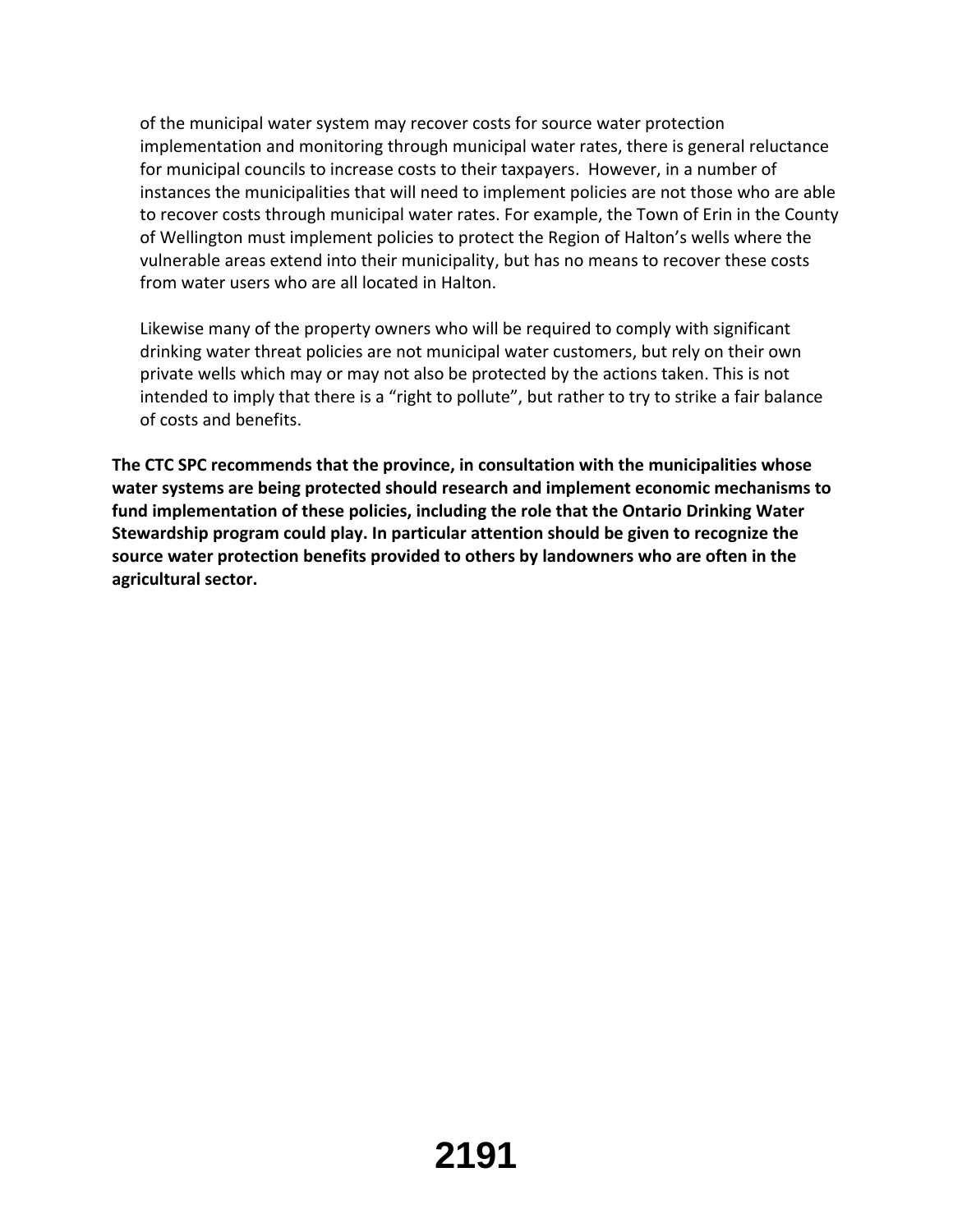## c) *Cross Boundary Policy Harmonization*

In developing these policies, CTC SPC members and staff held numerous workshops and meetings (details are found in the *Explanatory Document* which accompanies the Proposed Source Protection Plan) with municipal and industry staff and adjacent Source Protection Regions. Efforts have been made to harmonize these policies to the greatest extent possible with adjacent Source Protection Regions.

A number of municipalities have noted that there are some matters which could be better harmonized by the province developing and implementing some universal policies. In particular standardized definitions of what constitutes an "existing" or "future" threat, and transition policies. The CTC Proposed Source Protection Plan contains definitions for the foregoing that have been developed based on the input of members and considering proposals from adjacent source protection regions.

The greatest degree of harmonization has been achieved with the South Georgian Bay Lake Simcoe Source Protection Region which has the longest boundary with the CTC. Through these efforts it has been apparent that each Source Protection Committee has carefully considered their local drinking water threats and selected policy approaches that in their opinion are appropriate to meet their regulatory obligation to protect existing and future sources of municipal drinking water. Despite these best efforts, not all municipalities who are in more than one Source Protection Regions are satisfied with the resulting policies and the differences amongst policies.

The Region of Halton staff has been particularly concerned about the CTC policies and has requested revisions to align with policies in the Halton Hamilton and Lake Erie Source Protection Regions. The CTC SPC has carefully considered these matters and tried to work with the adjacent SPRs to seek mutually satisfactory resolutions. The policies to protect the municipal drinking water wells in the Town of Halton Hills (Acton and Georgetown), operated by the Region of Halton have been developed in light of the particular vulnerability of these systems. The geological setting of these wells makes them very susceptible to both quality threats and quantity stresses (a Tier 3 Water Budget study is currently underway for these wells). A number of the wells have sodium and chloride "Issues" identified and one well has been identified with a nitrate "Issue". The Region of Halton's wells outside of the CTC have not had similar water quality and quantity threats identified in the respective Assessment Reports. It should also be noted that the current Official Plan for the Region of Halton has many more stringent land use policies prohibiting future development than those in the CTC Proposed Source Protection Plan.

**The CTC SPC recommends that the Ministry of the Environment reviews all source protection plans for opportunities to standardize wording of similar policies. In particular, the definitions and transition policies should be reviewed for this purpose.** 

### d) *"Issues" and Issue Contributing Areas*

A number of wells in the north and west of the Credit Valley Source Protection Area have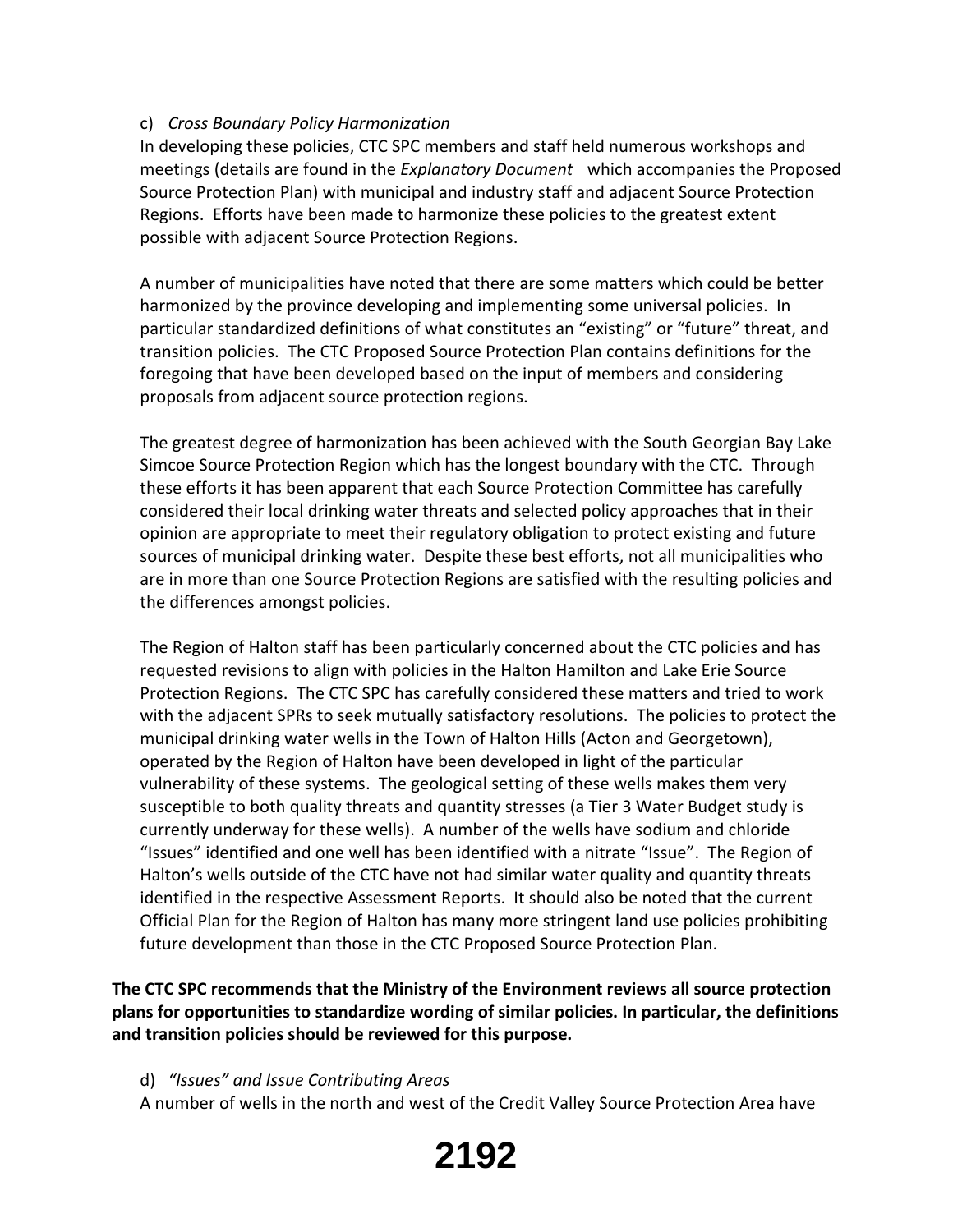had "Issues" identified with various contaminants. During the assessment report preparation, additional work was undertaken to identify the sources of these contaminants to identify the Issue Contributing Areas (ICA). Except for the one well with a pathogen issue, the ICAs for the other wells have been delineated as the entire wellhead protection area including WHPA‐E. Policies are proposed to continue research into the sources and extent of the area to be included in the ICA to inform future updates of the Source Protection Plan. Policies are proposed to prohibit future activities in the most vulnerable parts of these ICAs in a number of cases to be precautionary. In future plan updates these policies can be informed with the new information as the additional work is undertaken to refine the understanding of these issues.

**The CTC SPC recommends that the Ministry provides funding to Source Protection Authorities to conduct further evaluation of the sources, nature and location of activities which contribute to "Issues" to update the Assessment Report and Source Protection Plan so that the appropriate actions are implemented to ensure activities that contribute to the "Issue" cease to be or do not become significant drinking water threats.**

## e) *Salt Threats*

The CTC SPC is concerned that the Ministry's circumstances for identifying when there may be a significant salt threat are not sufficiently protective of groundwater. There are a number of wells in the CTC SPR that have "Issues" identified related to salt, yet none of these wells meet the threshold of road density for them to have a significant threat level in the absence of the rising salt levels being found in the wells. Additionally the MOE approach does not take into consideration the large amounts of salt that are applied to parking lots and sidewalks including on private, commercial or industrial properties.

It is doubtful that MOE's approach to identify significant drinking water threats in fact captured the majority of instances in which salt application presents a risk to drinking water. As a result, few instances of salt application qualified as a threat anywhere in the CTC, even in densely populated urban areas where it is expected that salt application would be high. This makes it very difficult for an SPC to ensure that there are proactive policies proposed to protect against more "issues" in the future. Thus the MOE circumstances set an unreasonably high threshold.

**The CTC SPC recommends that the Ministry re‐evaluates the circumstances in which salt application qualifies as a significant, moderate or low drinking water threat.**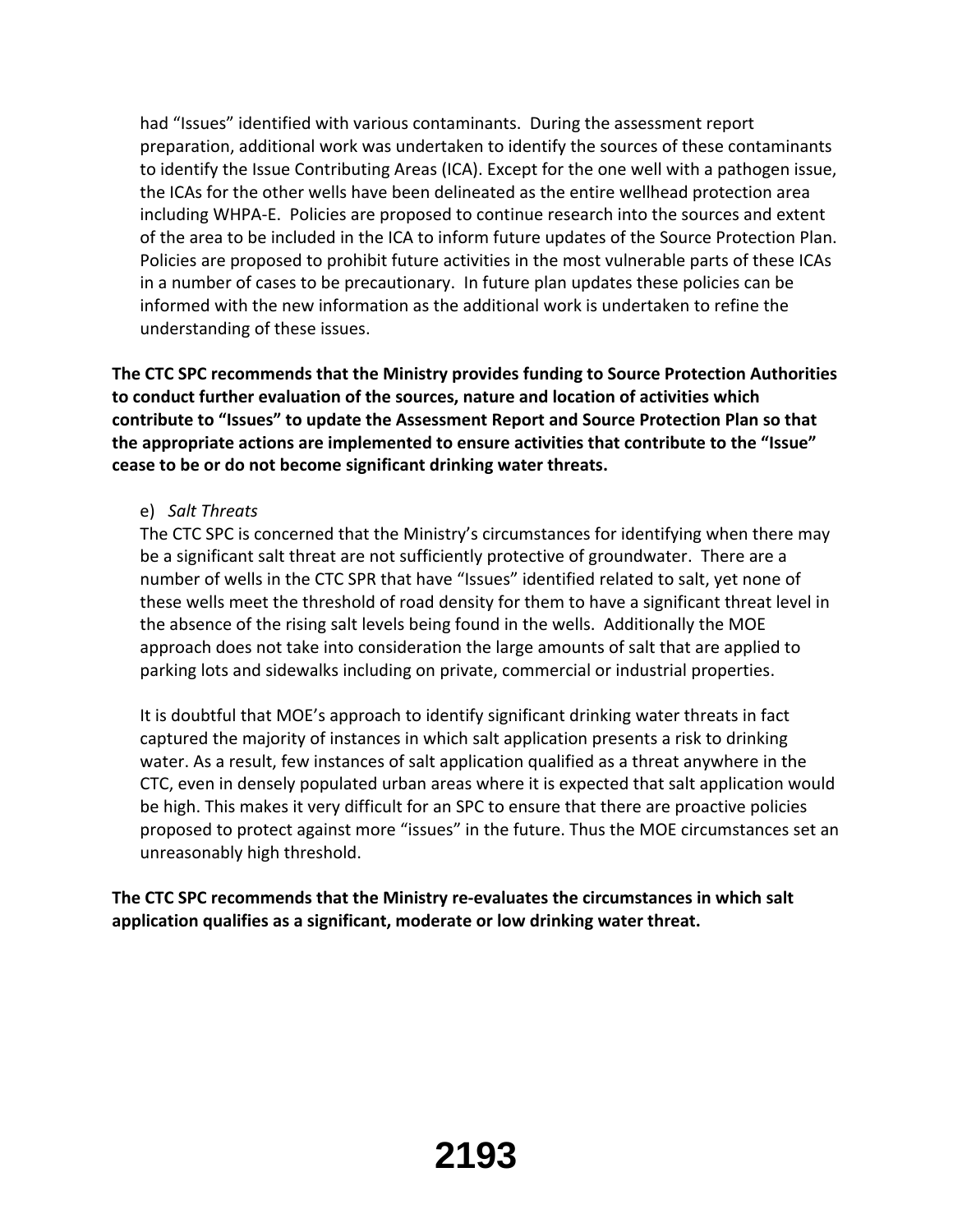# f) *List of Pesticides which are Drinking Water Threats*

The CTC SPC agricultural representatives have raised a concern with the inclusion of the herbicide glyphosate (Roundup) in the list of pesticides which pose a drinking water threat. They have advised that the rationale their sector has received from Ministry staff for its inclusion on the list is solely due to the amount of this pesticide which is used in Ontario. They are of the opinion that due to the low risk to non-target receptors, glyphosate should not be included in the list of pesticides which pose a threat to drinking water. The reason large amounts of glyphosate are used is because it is much less toxic than other herbicides. Therefore pesticide applicators have replaced other herbicides which pose a greater threat to non-target receptors with glyphosate. There is also recognition that other more toxic, commonly used substances are not included on the list but perhaps should be.

# **The CTC SPC recommends that the Ministry should review the criteria used to identify which specific pesticides pose a threat to drinking water to ensure they identify realistic threats and update the list of the Table of Threats by adding or deleting substances accordingly.**

# g) *Out of Scope Policies*

The CTC SPC also wants to highlight and bring to your attention the following water quality policy which has not been included in our Proposed Plans which was deemed by your Ministry staff in their review of the draft policies as being "out of scope". The SPC feels that implementation of this policy would provide important information to aid the protection of drinking water quality.

**The CTC SPC recommends that the Ministry considers how the intent of the following policy may be achieved through other means or in future source protection plan revisions**. The following is the draft proposed policy which has been removed from the Proposed Plan**:**

**Related to threats from stormwater management facilities: ‐ "The MOE is encouraged to conduct research to identify risks from infiltration ponds into groundwater used for drinking water and to review contemporary technology for the design and operation of stormwater management facilities that can protect municipal drinking water systems with the goal of updating SWM Planning and Design Guidelines and the Table of Circumstances as appropriate".**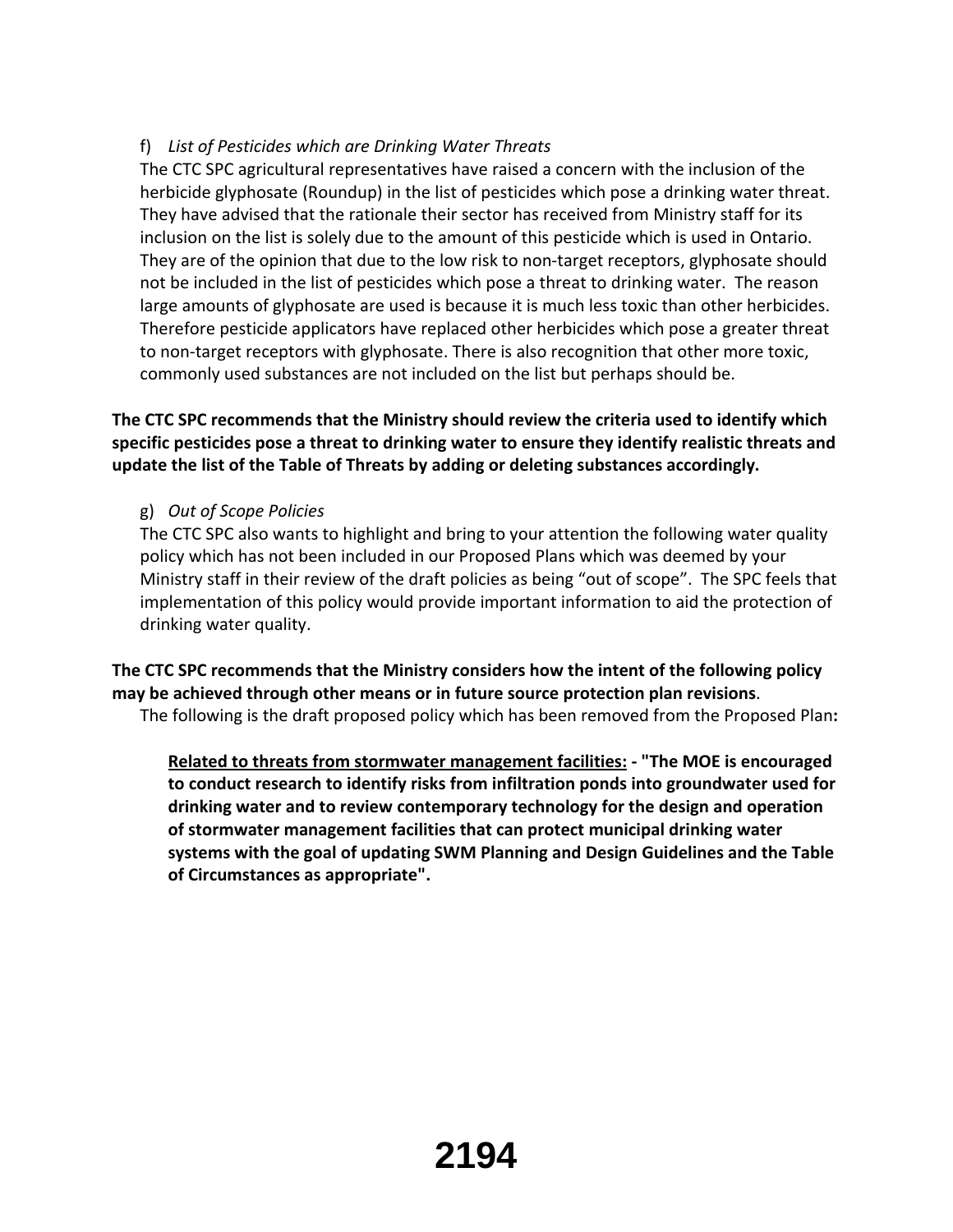### 4) **Other Matters**

The following section deals with important concerns that don't fall under the preceding three categories which the CTC wants to bring to the Minister's attention.

## a) *Emerging Issues*

Committee members are concerned that there is no clear process to ensure that new information (e.g. gathered from on‐going Tier 3 water budget studies; when a new well or intake is brought on‐line; or from new scientific research or monitoring showing changing trends in a contaminant) can be assessed to determine what changes are required in identifying new or updating vulnerable areas where policies will apply or determine if a new or amended Source Plan policy is required. In the CTC, only one Tier 3 water budget has been completed to date. There are two that are not yet finished, for the areas of Halton Hills and Whitchurch‐Stouffville. When these Tier 3 water budgets are completed, there is the potential that any significant threats that are identified may not have policies implemented for an indeterminate period of time. Many of the CTC's water quantity policies are specific to the significant water quantity stresses in the Orangeville, Mono and Amaranth Tier 3 Water Budget Local Area. Each Tier 3 water budget identifies the site specific stresses based on the local ecosystem, water users and sensitivity to drought, unlike generic water quality threats.

The following policy has not been included in our Proposed Plan as it was deemed by your Ministry staff in their review of the draft policies as being "out of scope". The SPC feels that implementation of this policy would provide important information to aid the protection of drinking water sources.

**The CTC SPC recommends that the Ministry considers how the intent of the following policy may be achieved through other means or in future source protection plan revisions**.

The following is the draft proposed policy which has been removed from the Proposed Plan**:**

**Related to taking action upon identifying new or emerging "Issues" or significant drinking water threats: ‐ "Where on‐going scientific/technical assessment work identifies issues or SDWTs that are not addressed by policies in the most current version of the SPP, provincial ministries and/or municipal water providers are encouraged to take immediate action, as permitted, to ensure that the activity ceases to be or does not become a SDWT and to also refer the matter to the SPC for their assessment on the need to develop and consult on potential new policies to update the SPP".**

**As soon as additional technical information becomes available, including water quantity threats for Halton‐Hills and Whitchurch‐Stouffville, targeted amendment processes for the ARs and SPPs should begin. Additionally, the CTC SPC recommends that the Ministry of the Environment ensures that as new technical information becomes available it is shared as soon as possible with all affected municipalities and provincial ministries so that it can be taken into account in decision‐making in order to protect sources of drinking water.**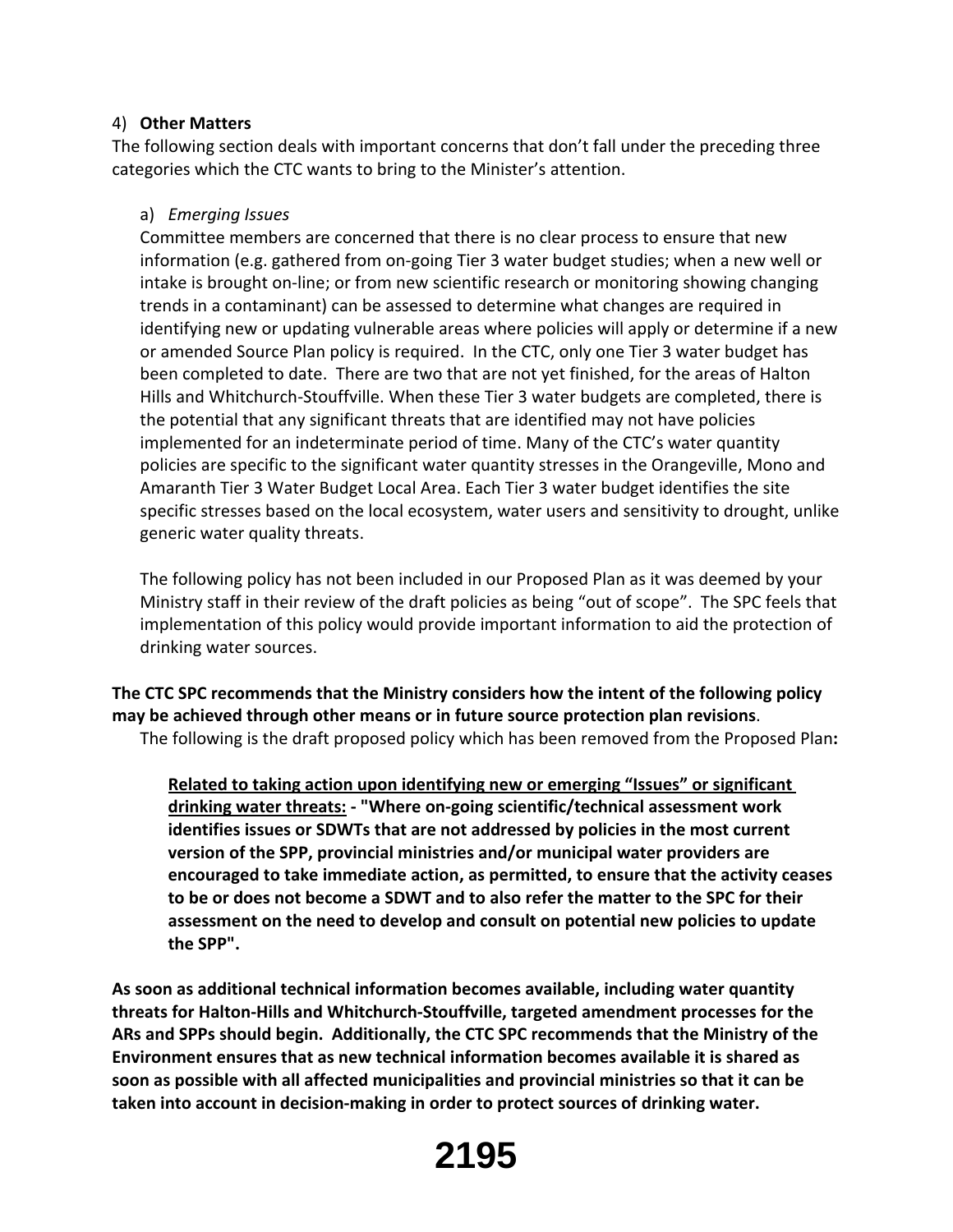# b) *Locating New Wells*

Within the CTC Source Protection Region a number of municipalities are planning to establish new municipal water supplies. In areas inside the Greenbelt Planning Area, new municipal supplies must be based on groundwater as bringing in lake‐based supplies is not permitted. New wells will result in new vulnerable areas where water quality policies will apply. Because the policies are generally most restrictive in WHPA‐A and in WHPA‐B with high vulnerability scores, locating new wells away from existing threat activities will reduce the burden on landowners to implement risk management actions or avoid prohibition of future activities. In particular concern has been raised about the impact on agricultural operations in the CTC SPC.

**The CTC SPC recommends that the Ministry of the Environment directs municipalities to locate new wells in a manner so as to minimize any potential impact on or by existing agricultural operations.**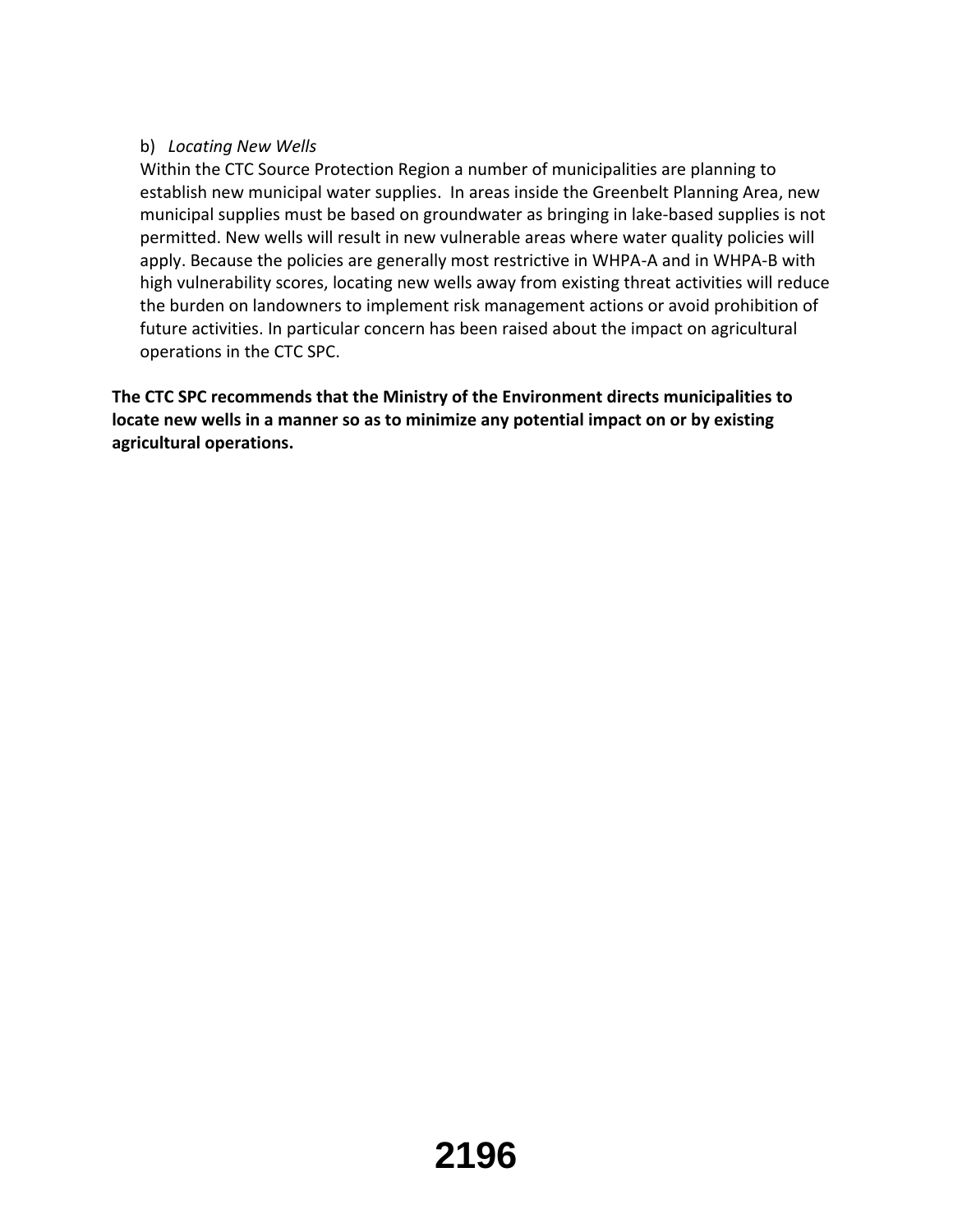## **SECTION IV - ITEMS FOR COMMITTEE INFORMATION**

#### **RES.#314/12 Update to Credit Valley Source Protection Area Assessment Report.**

The wellhead protection areas and threats assessment for the Region of Halton's wells serving Acton and Georgetown (Town of Halton Hills) have been revised based on new technical information. Public consultation has been completed on the updated information and is being submitted to the Ministry of the Environment for approval by the Credit Valley Source Protection Authority.

**Moved by: Doug Brown Seconded by: Andrea Bourrie**

#### **THAT the CTC Source Protection Committee receives this report for information.**

#### **CARRIED**

#### **BACKGROUND**

At the CTC SPC Meeting #5/12 held on August 14, 2012, the SPC accepted by RES #312/12, the re-delineated Wellhead Protection Areas (WHPAs) and threats assessment for wells in Halton Hills and authorized staff to take the necessary action to undertake the required public consultation in parallel with the public consultation on the Proposed Source Protection Plan (SPP). Staff was authorized to amend the approved assessment report based on the findings of the accepted foundation report, and directed to conduct public consultation in parallel with the Proposed Source Protection Plan (SPP).

It is critical that the updated mapping of wellhead protection areas is submitted with or before the source protection plan so that when approved, the plan policies will apply in the right areas. The wellhead protection areas for Georgetown's wells have undergone significant revisions based on new technical information and differ significantly from those in the currently approved Assessment Report.

#### **Public Consultation**

Public consultation on the update to the Approved Assessment Report took place between September 7 and October 8, 2012. One comment was received from the Region of Halton requesting that source protection authority staff contact Union Gas to determine if the revised threat count for fuel storage in the Georgetown WHPAs could be reduced for properties served by natural gas.

As of October 15, staff have not received any information from Union Gas. If information is received in time for inclusion then the threat counts will be adjusted accordingly. After October 16, staff will not be able to make further changes before submission of the update which scheduled for October 22, 2012 to coincide with submission of the Proposed Source Protection Plan to the Minister for approval. Threats enumeration is mandated by the Ministry to be a desk top exercise. The work done to date meets the Ministry's requirements. The actual number of threats can only be verified through field visits as part of the implementation of policies. The proposed CTC Source Protection Plan policy for residential home heating fuel storage at single family residences is for the municipality to deliver education and outreach materials aimed at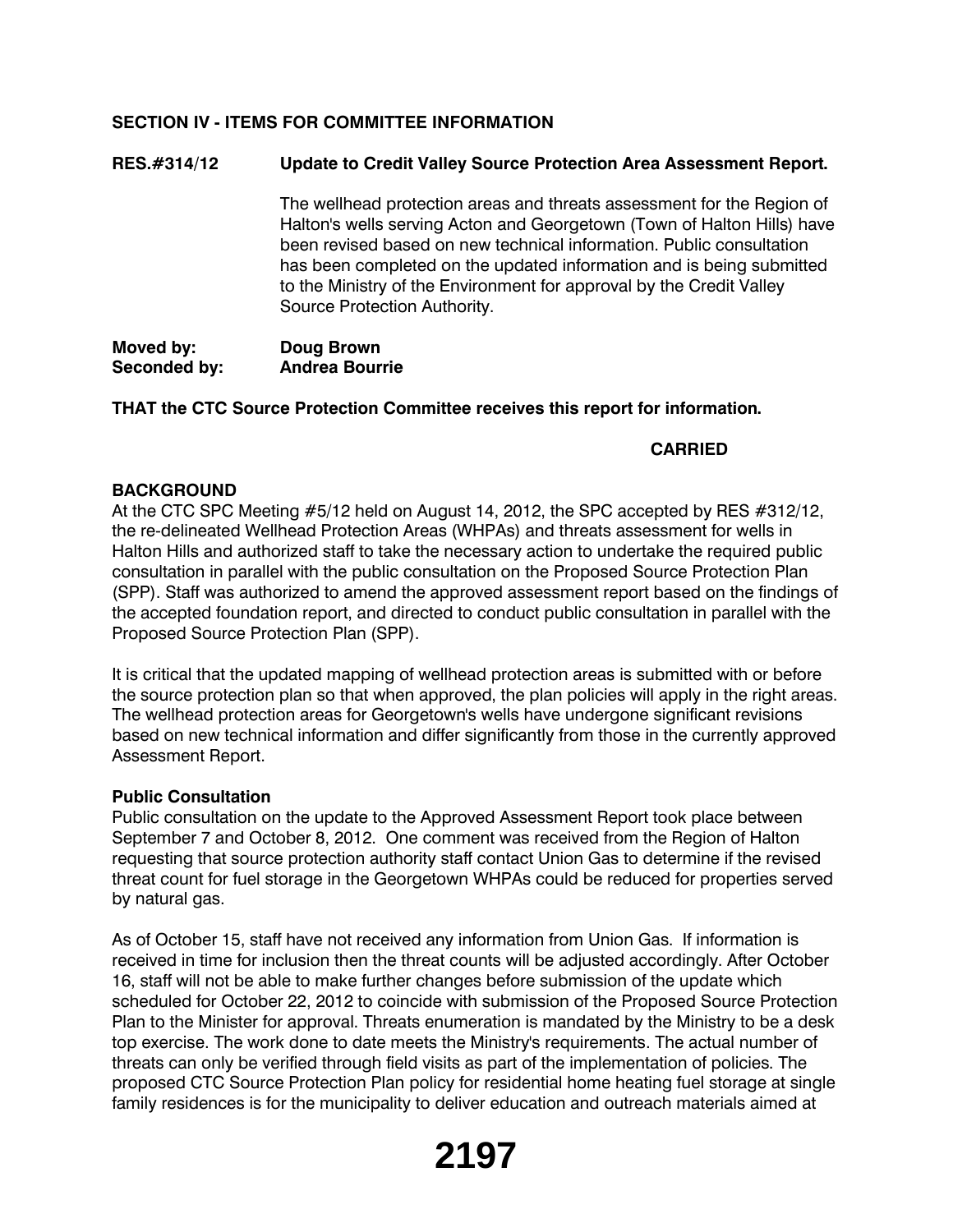advising property owners of actions they need to take to prevent, or if necessary report, a spill.

# **Submission of Amendments to the Ministry of the Environment**

The amendments to the Approved Assessment Report are being submitted to the Ministry of the Environment on October 22, 2012 by the Credit Valley Source Protection Authority. The revisions being submitted are only the relevant pages of the report containing revised text, maps and tables, along with a cover page explaining the nature of the amendments and detailing the page numbers that require replacement. This information will be posted on the CTC website (www.ctcswp.ca). When approved, the entire CVSPA Assessment Report will be updated and posted on the website. Limited numbers of copies will be printed. The printed copies of updated pages can be made available to the CTC SPC members upon request.

**Report prepared by: Beverley Thorpe, extension 5577 Emails: bthorpe@trca.on.ca For Information contact: Kerry Mulchansingh, 905-670-1615 Emails: kmulchansingh@creditvalleyca.ca Date: October 15, 2012**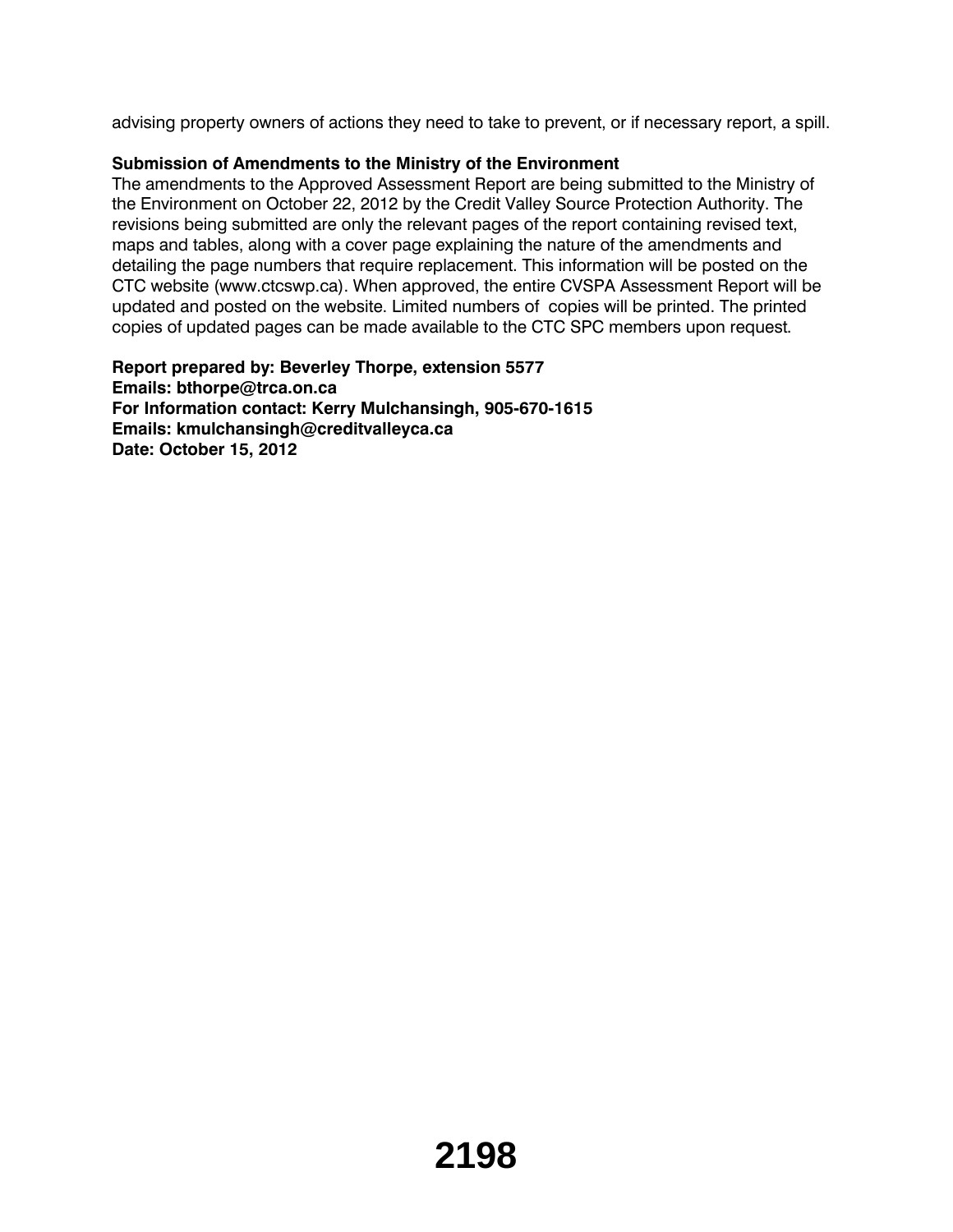## **RES.#315/12 Submission of the CTC Proposed Protection Plan to the Minister of the Environment**

Information update on submission of the CTC Proposed Source Protection Plan jointly by the three Source Protection Authorities to the Minister of the Environment.

| Moved by:    | <b>Heather Laidlaw</b>  |
|--------------|-------------------------|
| Seconded by: | <b>Jessica Ginsburg</b> |

#### **THAT the CTC SPC receives this report for information. CARRIED**

At Meeting #5/12 held August 14, 2012, the CTC SPC approved the policies to be included in the Proposed Source Protection Plan (the Plan) covering all three Source Protection Areas (Credit Valley, Toronto and Region, and Central Lake Ontario) within the CTC Source Protection Region.

Staff circulated the revised policies to all SPC members following the meeting and requested that any errors or omissions be identified prior to submission of the Plan and Explanatory Document to each Source Protection Authority to undertake the required second (final) public consultation. Staff prepared the necessary files including the revised Plan, Explanatory Document (containing all comments received and how they were addressed) and maps, along with notice letters.

#### **Public Consultation**

The second consultation was carried out under the direction of the three Source Protection Authorities. The consultation ran from September 7 through October 8, 2012. All documents and maps were posted on the website. Notice letters and electronic files were sent via courier to clerks of all municipalities, as well as sending a notice via email. All persons or organizations who had previously commented, as well as those subscribing to our email list were sent notices and advised where the Plan could be viewed or downloaded from the website. A USB key containing the files was sent upon request.

Individuals who were newly impacted by the revised well head protection areas in Acton and Georgetown were mailed individual packages of information, including notice of the opportunity to comment on either or both the updated technical information and the Plan.

Comments were received from 4 provincial ministries and agencies; 9 municipalities; 1 conservation authority; 3 industry or business interests; 2 public interest groups; and 14 members of the public. Staff have made additional editorial and minor changes to the Plan as posted. No changes have been made to policy directions or rationale.

The CTC SPC who wish to receive copies of consultation comments with personal identifying information removed should request from staff. Copies of the Proposed Plan will be distributed to CTC SPC members at Meeting #6/12.